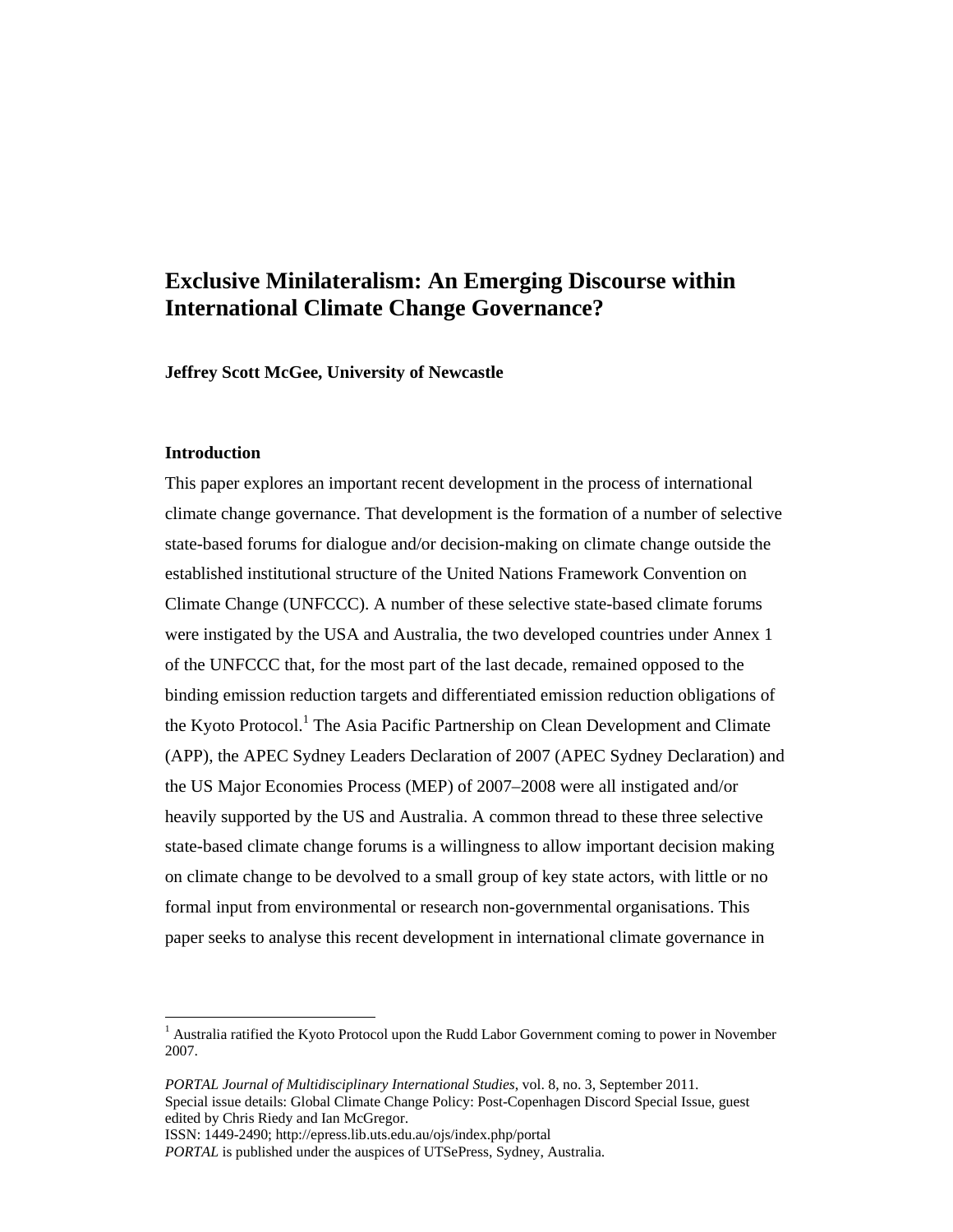terms of its compatibility with the democratic governance principles of cosmopolitan and deliberative democratic theory.

The first section outlines the interdisciplinary research design of the paper that draws on the disciplines of international law (IL) and critical constructivist international relations (IR) theory. This section also outlines the concept of 'discourse' that is later relied on to analyse the emergence of these selective state-based forums and the contestation they offer to existing intersubjective meaning on the process for international governance of climate change. The second section outlines the two key theoretical traditions of democratic theory, cosmopolitan and deliberative, that are later used in analysis of these selective state-based climate forums. The third section of the paper builds on this by introducing the concept of 'minilateralism' that has been developed by a number of academics and policy commentators to support a shift towards more exclusive modes of governance of international problems. The fourth section briefly outlines the process of the UN climate regime and the three selective state-based climate change governance forums that have arisen and been promoted by the USA and Australia in the second half of the last decade. The final section of the paper argues these selective state-based climate change forums embody a discourse of 'exclusive minilateralism' that is contesting the inclusive multilateral discourse on the process of international climate governance. The paper concludes with observations on the challenges that the exclusive minilateralism discourse poses for cosmopolitan and discursive democracy in international climate governance, and suggestions on how these challenges might be managed.

#### **Research design**

#### *Critical Constructivist International Relations Theory*

Constructivism is an interpretive IR theory that focuses upon the 'role of ideas, norms, knowledge, culture, and arguments in politics, stressing in particular the role of collectively held intersubjective ideas and understanding on social life' (Finnemore  $\&$ Sikkink 2001: 392). Unlike the three more established IR theories of realism, institutionalism and liberalism, constructivists:

reject the notion that states or other actors have objectively determined interests that they can pursue by selecting strategies and designing effective institutions. Rather, international actors operate within a social context of shared subjective understandings and norms, which constitute their identities and roles and define appropriate forms of conduct … Most specific norms and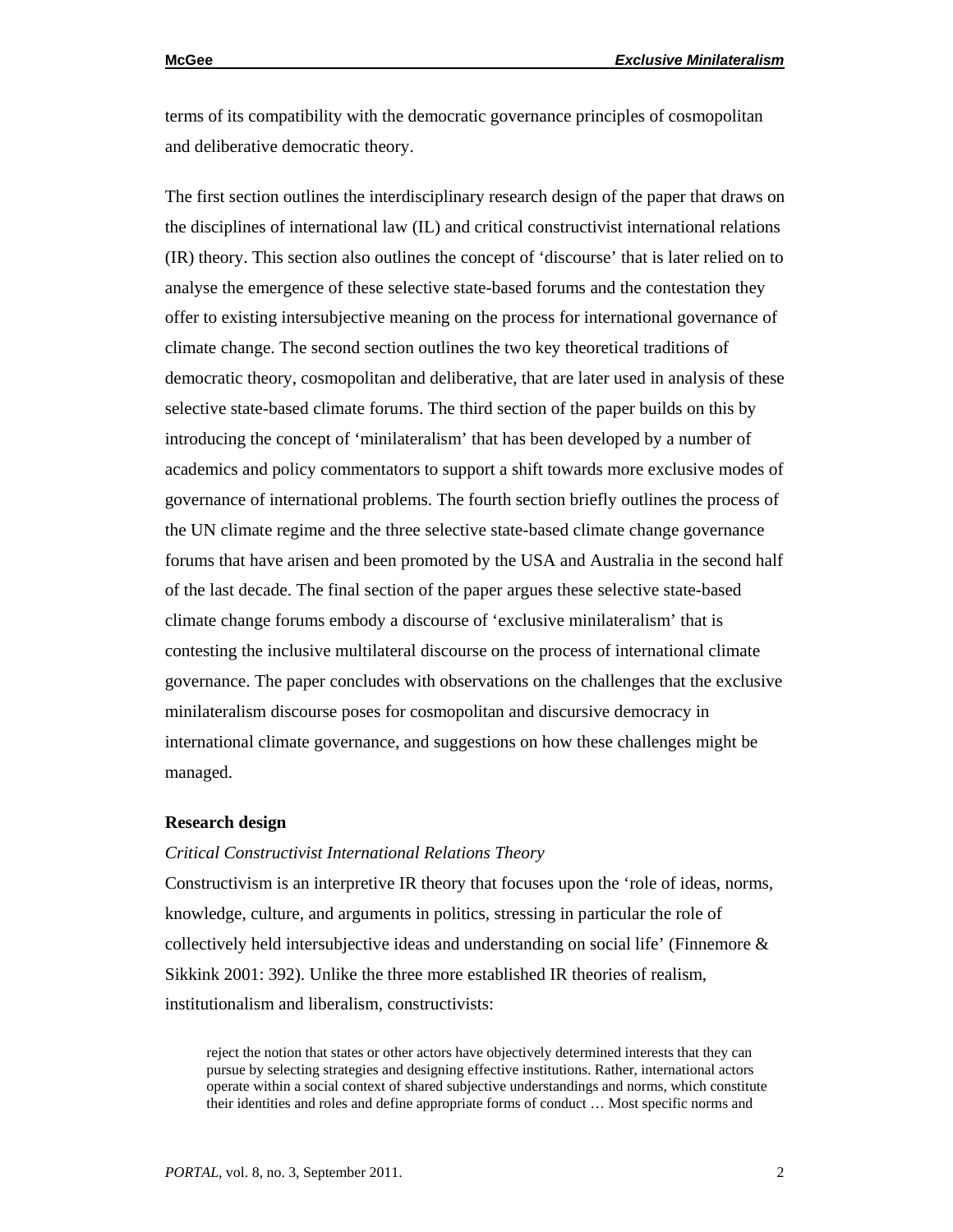understandings are generated, disseminated, and internalised through the efforts and discourse of diverse actors … In the constructivist view, even as states and other actors create norms and institutions to further their interests and values, those norms and institutions are redefining those interests and values, perhaps even the identities of the actors themselves. (Abbott 2004: 367).

The constructivist emphasis on ideas, which are often referred to as 'norms' in this literature, is an obvious common starting point for interdisciplinary research designs incorporating IL and constructivist IR theory (Armstrong, Farrell & Lambert 2007: 97). The constructivist IR tradition is divided into two broad strands. Firstly, *conventional constructivism*, seeks to trace the causal impact of identities and norms on state behaviour  $(100)$ <sup>2</sup>. The conventional constructivist approach is concerned with identifying the causative effect of particular ideas or norms on state behaviour during a specific event or series of events in the international system (100). Conventional constructivist work adopts a research design more closely aligned with the positivist social science paradigm in formulating hypotheses regarding the causal influence of norms on past state behaviour and subjecting them to empirical testing and investigation (Pettenger 2007: 9–10). However, the second strand of constructivist work, *critical constructivism,* is less wedded to the positivist paradigm. Critical constructivism is more concerned with 'uncovering the power relations that underpin and are reproduced by social relations, including knowledge-creating and knowledge-laden relations' that privilege some actors over others (Armstrong, Farrell & Lambert 2007: 97). Finnemore and Sikkink describe critical constructivism as having:

intellectual roots in critical social theory, including such figures as Anthony Giddens, Jurgen Habermas, and Michel Foucault. Although it shares the core features of constructivism identified above, critical constructivism adds a belief that constructions of reality reflect, enact, and reify relations of power. Critical constructivists believe that certain powerful groups play a privileged role in the process of social construction. The task of the critical scholar is both to unmask these ideational structures of domination and to facilitate the imagining of alternative worlds. Critical constructivists thus see a weaker autonomous role for ideas than do other constructivists because ideas are viewed as more tightly linked to relations of material power. (2001: 398)

Critical constructivist IR theory is thus concerned with how ideas are used as an expression of power to shape the intersubjective meaning of international phenomena and the interests of the actors concerned. Critical constructivist IR theory usefully complements IL research in providing a theoretical framework for analysis of the political context in which international law and international legal institutions are formed. Unlike conventional constructivism, the critical IR approach does not seek to test the effect of international law as a causal mechanism on particular instances of state

 $2^2$  For a prominent example of conventional constructivist work, see Wendt (1999).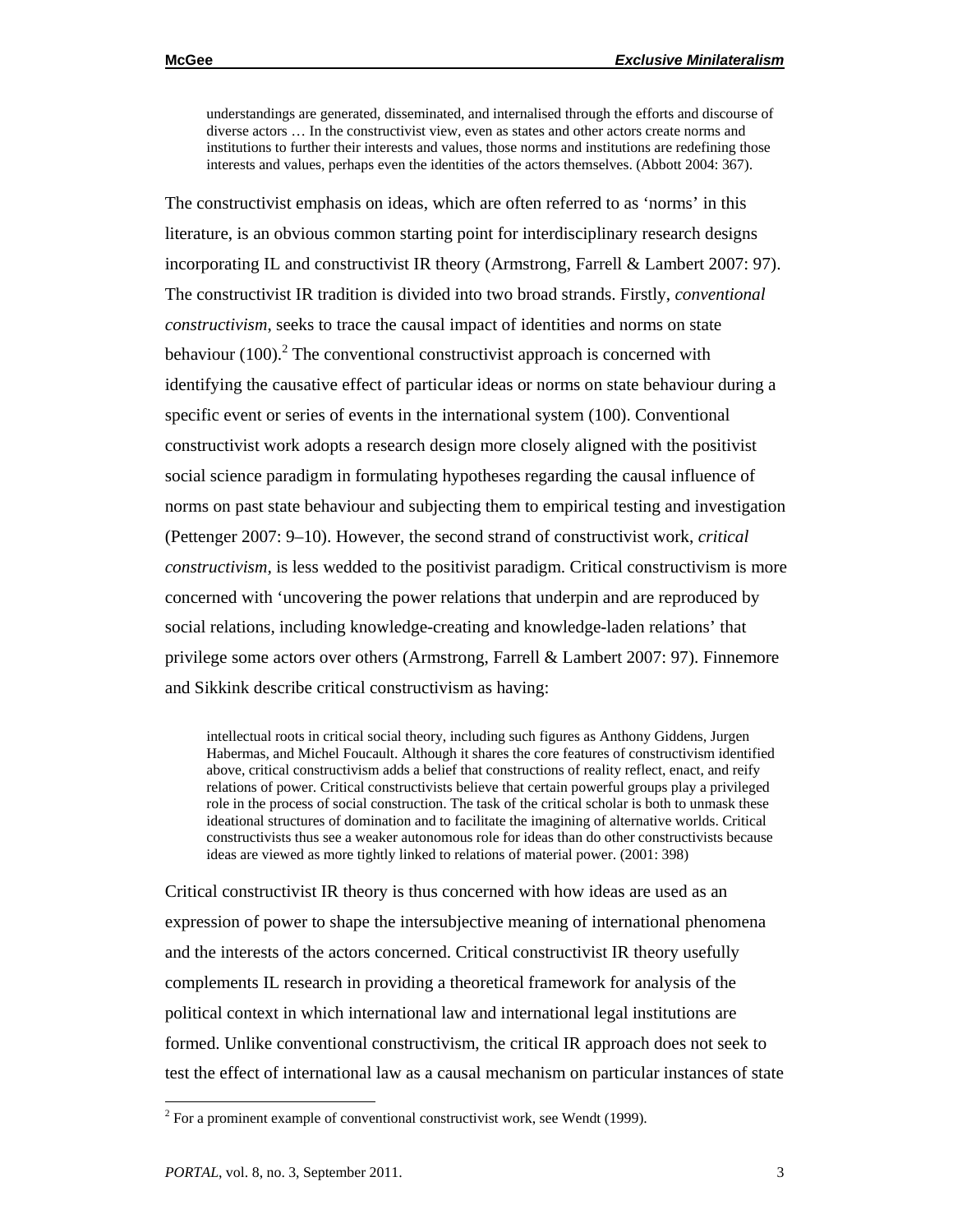behaviour.<sup>3</sup> Rather, critical constructivism provides understanding of the power-laden web of intersubjective meaning embodied in international law and legal institutions. Critical constructivist IR theory also offers a theoretical framework for analysing how such intersubjective meaning is contested and altered over time. The 'critical' (i.e. emancipatory) potential of constructivism is in providing understanding of the powerladen web of intersubjective meaning that constitutes, and is constituted by, international law and legal institutions. This understanding opens up the possibility of international collective self-reflection for change. As Neufeld explains:

it is clear how interpretative approaches offer support for notions of progressive and emancipatory change in the global order. The intersubjective meanings which constitute the global order are themselves the product of an ongoing process of self-definition and self reflection, they are, then like all practices which instantiate them, open to change. (1993: 58)

Current international law, institutions and practices might therefore be viewed not as a natural 'given' reality, impervious to substantial change, but rather one of many possible socially constructed orders of intersubjective meaning available to the international community (Neufeld 1993: 59). A critical constructivist understanding of international affairs thus opens the possibility for understanding discursive contestation over current international law, legal institutions and practices (Dryzek 2006).

#### *Interdisciplinarity: Critical Constructivist IR Theory and International Law*

Despite the areas of common ground between the theoretical frameworks of critical constructivist IR theory and international legal analysis there have been only limited attempts to specifically link the two in research design. One of the more substantial explorations of the use of critical constructivist IR theory in analysis of international institutions is contained in the work of John Dryzek  $(2005; 2007: 44-62)$ .<sup>4</sup> Dryzek invites international lawyers to look beneath the text of an international agreement to the underlying ideas and intersubjective meanings upon which the agreement is structured.<sup>5</sup> Dryzek refers to this set of underlying ideas and intersubjective beliefs as a 'discourse,' which he defines as 'a shared set of concepts, categories, and ideas that provides its adherents with a framework for making sense of situations, embodying judgements, assumptions, capabilities, dispositions and intentions' (2006: 1).

 $3$  Even more adventurous sociological analysis within international legal scholarship has not been able to prove international law as a decisive causal mechanism in the behaviour of states, see Chayes (1974).<br><sup>4</sup> See Drugak (2006: 23) for discussion of the critical constructivist research design of his work.

See Dryzek (2006: 23) for discussion of the critical constructivist research design of his work.

 $<sup>5</sup>$  Dryzek (2007: 60) uses the IT metaphor that discourses 'can provide the "software" that makes</sup> international regimes work, while more formal organizations and rules provide the "hardware.'"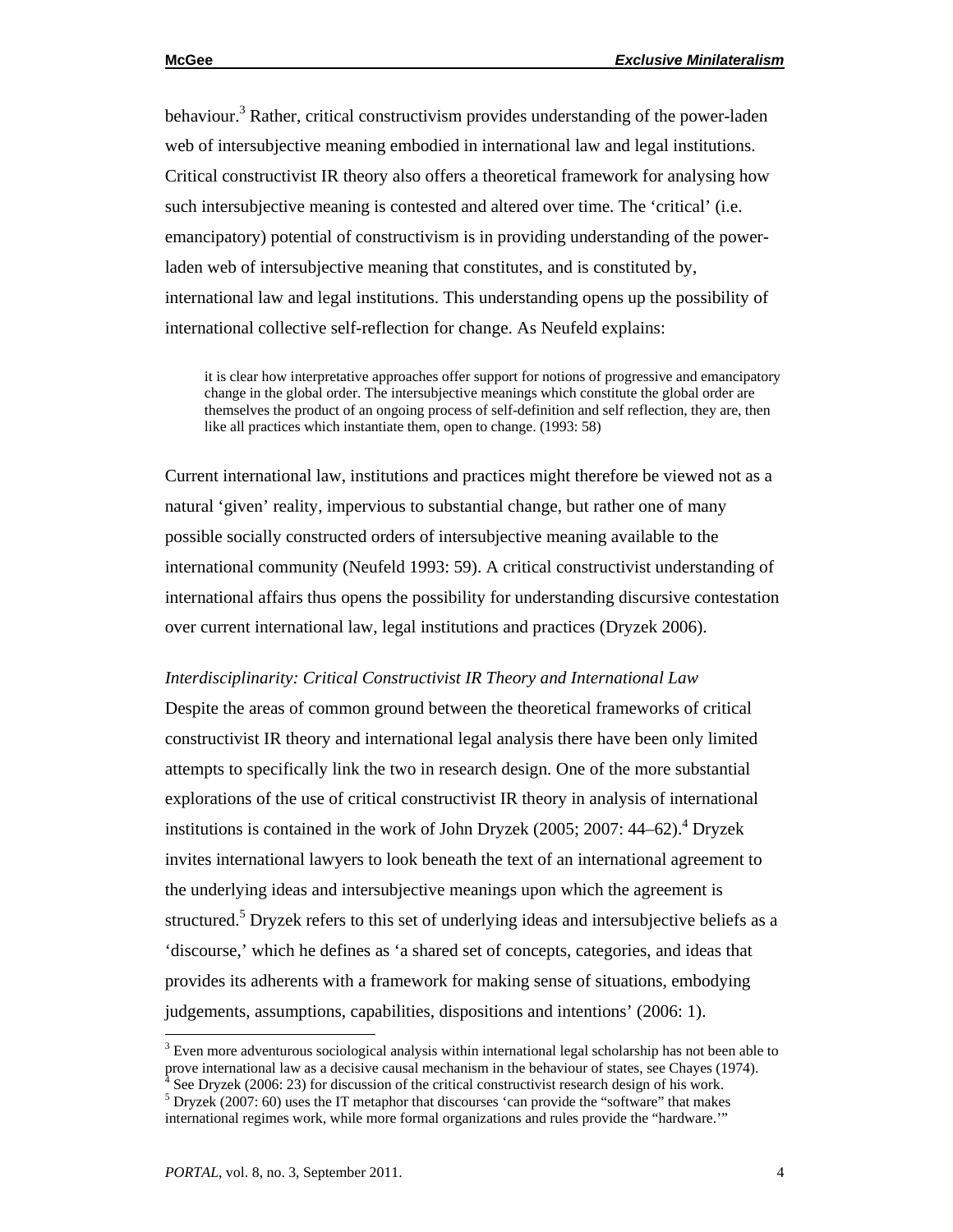Dryzek provides a typology of the more prominent discourses operating in environmental governance and international politics more generally over recent decades  $(2005; 2006; 2007; 2009)$ .<sup>6</sup> He suggests that discourses are social structures that both enable and constrain actions (Dryzek 2006:  $24-25$ ).<sup>7</sup> Discourse is constraining in the sense that it is constitutive of the subject dispositions and capacities of actors and is produced and reproduced by subsequent actions and interactions (Dryzek 2007: 62). Discourse is also enabling in the sense that actors draw on existing discourses to 'subtly affect the content and weight of discourses' within a given social structure (Dryzek 2006: 24–25). Dryzek thus comments:

Discourses can embody power in that they condition norms and perceptions of actors, suppressing some interests whilst advancing others. Discourses pervade, constitute, and help explain the structure of international affairs. The power of discourses arises in their ability to structure and coordinate the actions of individuals' subject wholly or partly to them. (2006: 3)

Dryzek argues that some discourses are 'hegemonic' in the sense that they are so ingrained in social structures that they are 'not even recognised by those subject to them, but are instead treated as the natural order of things' (2006: 8). However, discourses are not static. Over time, coalitions of actors (that is, discourse coalitions) emerge with alternate discourses that seek to contest even hegemonic discourses (Dryzek 2006). This contestation leads to change through either a dialectical accommodation/merging of competing discourses or the defeat of a competing discourse. Although Dryzek argues that discourses are important in understanding international affairs, he importantly points out that they cannot alone explain international social life and collective outcomes. Dryzek concedes that other factors such as material factors and non-linguistic practices are also important (2007: 62). This article adopts Dryzek's concept of discourse in analysing contestation over the process of international climate governance that flows from the emergence of the selective state-based climate governance forums introduced above.

### **Leading models of democracy**

 $\overline{a}$ 

Democracy is itself a highly contested concept (Dryzek 2010: 21). However, as Dryzek (2000: 7–12) explains, there are two leading theoretical models of democracy at a

 $6$  Dryzek (2009: 187) identifies a number of discourses operating in the field including; ecological limits, climate science scepticism, energy security and ecological modernisation. This article argues that a further discourse of 'exclusive minilateralism' must also be recognised. 7

 $\sigma$  Dryzek's approach builds on Anthony Giddens's structuration theory, most fully described in his 1984 work, *The Constitution of Society: Outline of the Theory of Structuration*.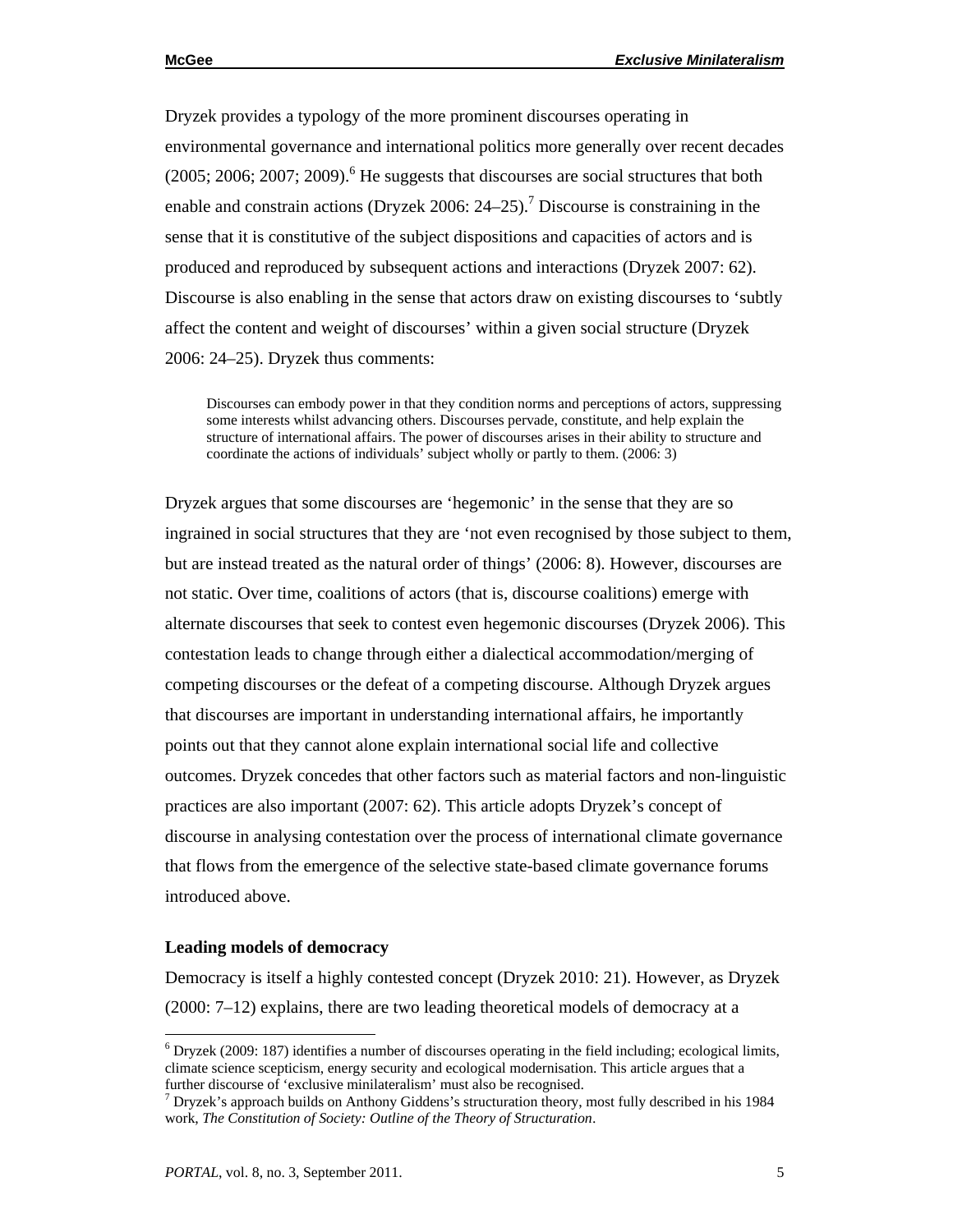domestic level. *Liberal democracy* 'deals only in the reconciliation and aggregation of preferences defined prior to political interaction' (Dryzek 2000: 10). Liberal democratic theory views democracy as a social choice mechanism which reconciles conflict by aggregating individual actor preferences that are pre-formed and unaffected by political interaction. Liberal democratic activity is pursued by actors who strategically further their pre-formed interests by voting in elections to determine the make-up of constitutionally entrenched institutions of the domestic state. Liberal democratic theory is thus directed towards the effectiveness of the aggregative and reconciliatory functions of the constitutionally entrenched institutions of the domestic liberal state.

The second leading model of democracy at a domestic level is *deliberative democracy.*  In deliberative democracy, institutions ought to be designed primarily to facilitate deliberation by political actors (Dryzek 2000: 1). As Dryzek explains, deliberation is 'a social process distinguished from other kinds of communication in that deliberators are amenable to changing their judgements, preferences, and views during the course of their interactions, which involve persuasion, manipulation and deception' (2000: 1). Deliberative democracy is thus concerned with the 'authenticity of democracy: the degree to which democratic control is substantive rather than symbolic, and engaged in by competent citizens' (2000: 1). Domestic institutions designed to promote deliberative democracy are concerned with improving the circumstances of communication and hence the capacity of actors to reflect upon and change their preferences (and ultimately voting patterns and other forms of political participation) in response to the better argument.

At an international level, there is no institutional equivalent to the sovereign of the domestic liberal democratic state that has the power to make, enforce and administer laws that may override the consent of an individual citizen. The various institutions of the United Nations system (that is, the Security Council, General Assembly, and International Court of Justice) come the closest to replication of the functions of the domestic sovereign, however, ultimately derive their authority from the ongoing consent of the states involved. Despite the lack of an equivalent to the domestic sovereign, liberal and deliberative theories of democracy have been used to analyse the democratic credentials of international institutions. The liberal democratic model of democracy has been adapted to the international sphere through the concept of *cosmopolitan*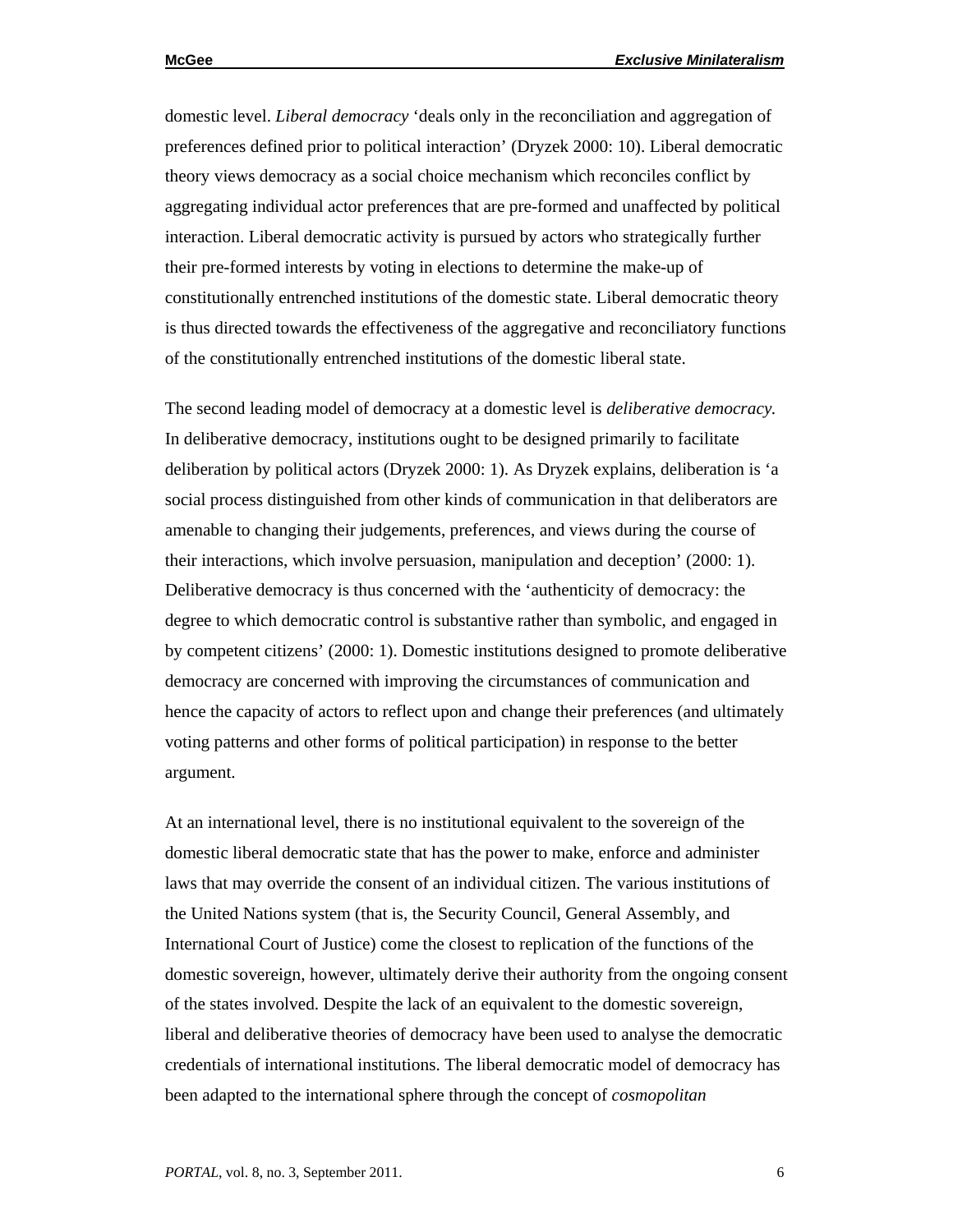*democracy* as developed by authors such as Held (1995; 2002; 2006; 2009) and Archibugi (1995; 2004). Cosmopolitan democracy posits not only the furthering of government by democratic popular election at a domestic level but also the extension of democratic process to governance between states at a regional and global level (Archibugi 2004; 442–452). Held (2009: 538) points to the post-1945 proliferation of international governmental organisations in the areas of the 'rules governing war, weapons systems, war crimes, human rights and the environment' as evidence of a reconception of the traditional strict sovereignty of the state and indicative of an emergent cosmopolitanism in international society. Dryzek describes the cosmopolitan desire to extend formal, democratically constituted, rule-based governance structures to the international sphere with:

Cosmopolitan democracy favours an international system more densely populated by institutions that both secure order and are democratically accountable in direct fashion - that is, not just at one remove, through any accountability of states that take part in such arrangement… The project looks forward ultimately to an international legal system enforcing democratically determined laws, a global parliament to hold all other global institutions to account and international control of a military that would in the long run yield demilitarisation. (2006: 151– 152).

However, cosmopolitan democracy also focuses on protection of the rights of the individual within the domestic state, with each individual to be accorded equal worth and dignity, active agency and personal responsibility (Held 2002: 24). As Held explains:

In the first instance, cosmopolitanism can be taken as those basic values that set down standards or boundaries that no agent, whether a representative of government, state, or civil association should be able to cross. Focussed on the claims of each person as an individual or as a member of humanity as a whole, these values espouse the idea that human beings are in a fundamental sense equal and deserve equal political treatment (2002: 23)

At its more ambitious edge, the cosmopolitan democratic project proposes direct citizen election of representatives to supranational institutions that would have the authority to override state sovereignty (Monbiot 2003). The primary focus of all variants of cosmopolitan democracy is to extend the aggregative, reconciliatory and accountability features of the domestic liberal democratic model into international governance structures. The underlying premise of the cosmopolitan project is that individual citizens will come to see themselves as world citizens and hence subordinate their more local identities and interests to a common global project (Dryzek 2006: 153).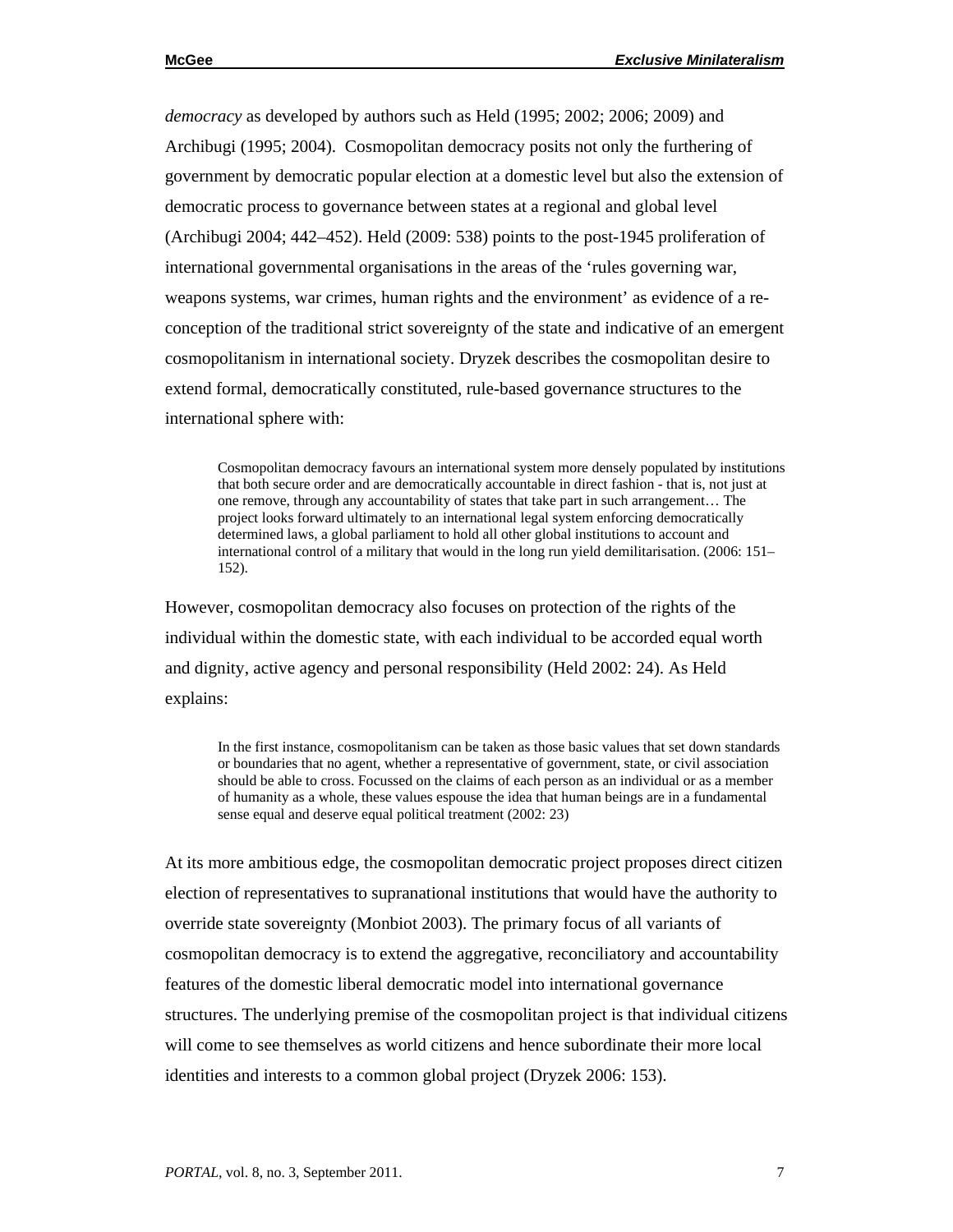However, Dryzek's *discursive democracy* is a model for the pursuit of democratic ideals in international society that draws more particularly on the deliberative tradition of domestic democratic theory*.* Dryzek argues that in the international sphere, which lacks centralised authority and has more dispersed power structures, the deliberative democratic project is best pursued through a democratic design that is:

transnational and discursive, highlighting dispersed and competent control over the engagement of discourses in transnational public spheres, which in turn constructs or influences international outcomes in a variety of ways. Transnational democracy of this sort is not electoral democracy, and it is not institutionalised in formal organizations. Instead it is to be sought in communicatively competent decentralised control over the content and weight of globally consequential discourses, which in turn resonates with theories of deliberative democracy stressing communicative action in the public sphere … The public sphere encompasses social movements and media communications, and can reach into corporations, states, and intergovernmental organisations. It is an informal, communicative realm that can be contrasted with the constitutional exercise of authority. (Dryzek 2006: 154)

The weakness of centralised authority in the international system and recourse to principles of state sovereignty (that is, sovereign independence) to avoid international obligations are no impediments to discursive democracy. The 'transnational public sphere' of civil society movements and media operations does not require a centralised source of authority or state consent in order to engage citizens and other actors in reflective, deliberative and communicative processes. As Dryzek explains, activity in the international public sphere has a capacity to shape actor perceptions, interests and identities and hence the outcome of more formal international institutions (2000: 121– 122). The formal institutions of international society thus embody and reproduce discourses. The discourses operating in the transnational public sphere and formal international institutions therefore operate in a mutually constitutive manner (121).

### **Multilateralism and minilateralism in international climate governance**

Multilateralism in international affairs involves 'creating international bodies, agreements, and rules through negotiation on the part of the states that will be subject to the arrangements in question, who agree to be bound by the arrangements' (Dryzek 2006: 129). The creation of formal rule-based institutions at an international level to foster a cooperative approach to international issues lies at the heart of the multilateral project. However, this does not mean that multilateral institutions will all have a high level of democratic process. The United Nations Security Council is one of the key multilateral institutions of the post-war period, yet its five permanent members (that is,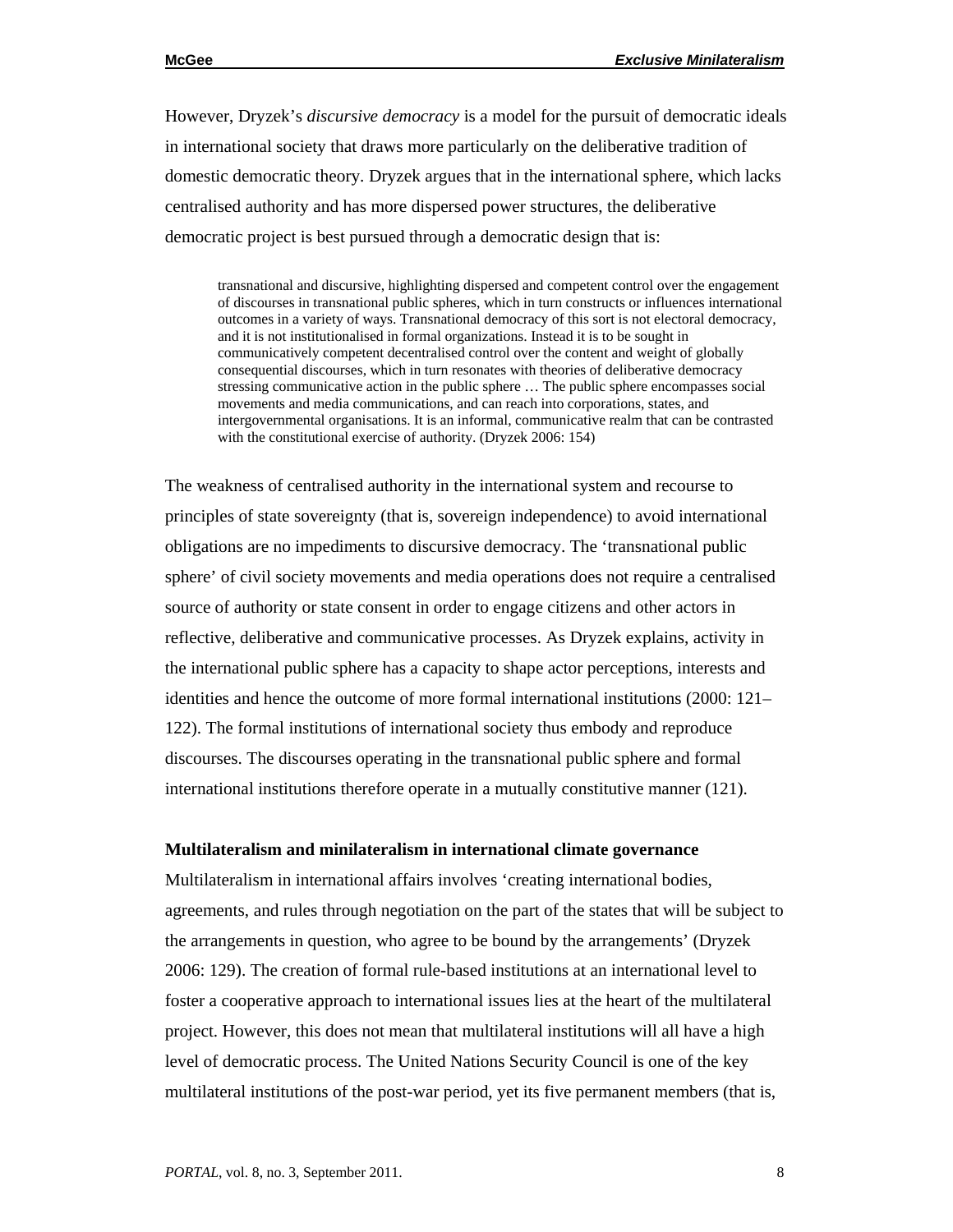the victorious allied powers of WW2) have an individual veto power over any substantive decisions of that forum. $8$  The democratisation of multilateral institutions is one of the key elements of the cosmopolitan democratic project an international level, as discussed above (Dryzek 2006: 129). The United Nations Framework Convention on Climate Change (UNFCCC) and Kyoto Protocol are the agreements that form the central basis of the multilateral institutions of international climate governance. At a formal level, the UNFCCC and Kyoto meetings, have a solid claim to cosmopolitan democratic principles in that they are inclusive (all states party to those treaties may attend relevant meetings and have a single vote in decision making) and have near universal participation (most states are party to those treaties). Cosmopolitan theory favours at least a majority decision-making rule in intergovernmental institutions (Archibugi 2004: 449). $9^9$  UNFCCC Draft rule 42 provides that the voting requirements for a 'matter of substance' are to be decided by the  $COP$ .<sup>10</sup> However, in the absence of agreement by the COP on majority voting (which to date has not occurred) 'there is a broad understanding in the climate change regime that substantive decisions should be adopted *by consensus*' (Farhana & Depledge 2004).<sup>11</sup> This consensus decision-making rule of the UNFCCC provides formal equality of state participation in the UNFCCC COP meetings so that even the smallest states have a potential veto power over substantial decisions.<sup>12</sup>At least formally, the UNFCCC and Kyoto Protocol decisionmaking rules are highly democratic when viewed through a cosmopolitan lens. However, the formal equality of states in participation and voting at UNFCCC COP meetings still operates in a world of states with significantly differing levels of resources. Practically speaking, smaller developing states often have only very limited financial and human resources to participate in UNFCCC and Kyoto Protocol meetings whilst larger developed and developing states often having several hundred representatives present.

<sup>&</sup>lt;sup>8</sup> Charter of the United Nations, 1945, art 27(3).

 $9$  Although, as Archibugi (2004: 448–449) points out, there is some tension within cosmopolitan thought as to whether majority decision making should be based on a majority of states or majority of global population.

 $10$  For Draft Rule 42, see UNFCCC (1996). Draft Rule 42 contains two draft voting rules for the COP to make decisions on 'matters of substance.' The first rule allows for a retreat from a consensus voting rule to a two-thirds or three-quarters majority voting rule once attempts to reach consensus are exhausted. The second requires a consensus vote except on financial matters.

<sup>&</sup>lt;sup>11</sup> Consensus is generally taken to be present if no party raises a formal objection to a particular decision; see Farhana & Depledge (2004: 443–444).

<sup>&</sup>lt;sup>12</sup> The consensus decision-making rule within the UNFCCC appeared to be strained at the 2010 COP 16 meeting in Cancun, Mexico. Towards the end of the COP meeting, the COP President chairing the meeting, the Mexican Foreign Minister, Ms Espinosa, overruled the express formal objection of Bolivia, in order for the COP to formally adopt a package of decisions on mitigation, climate finance, adaptation and technology (Vihma 2011).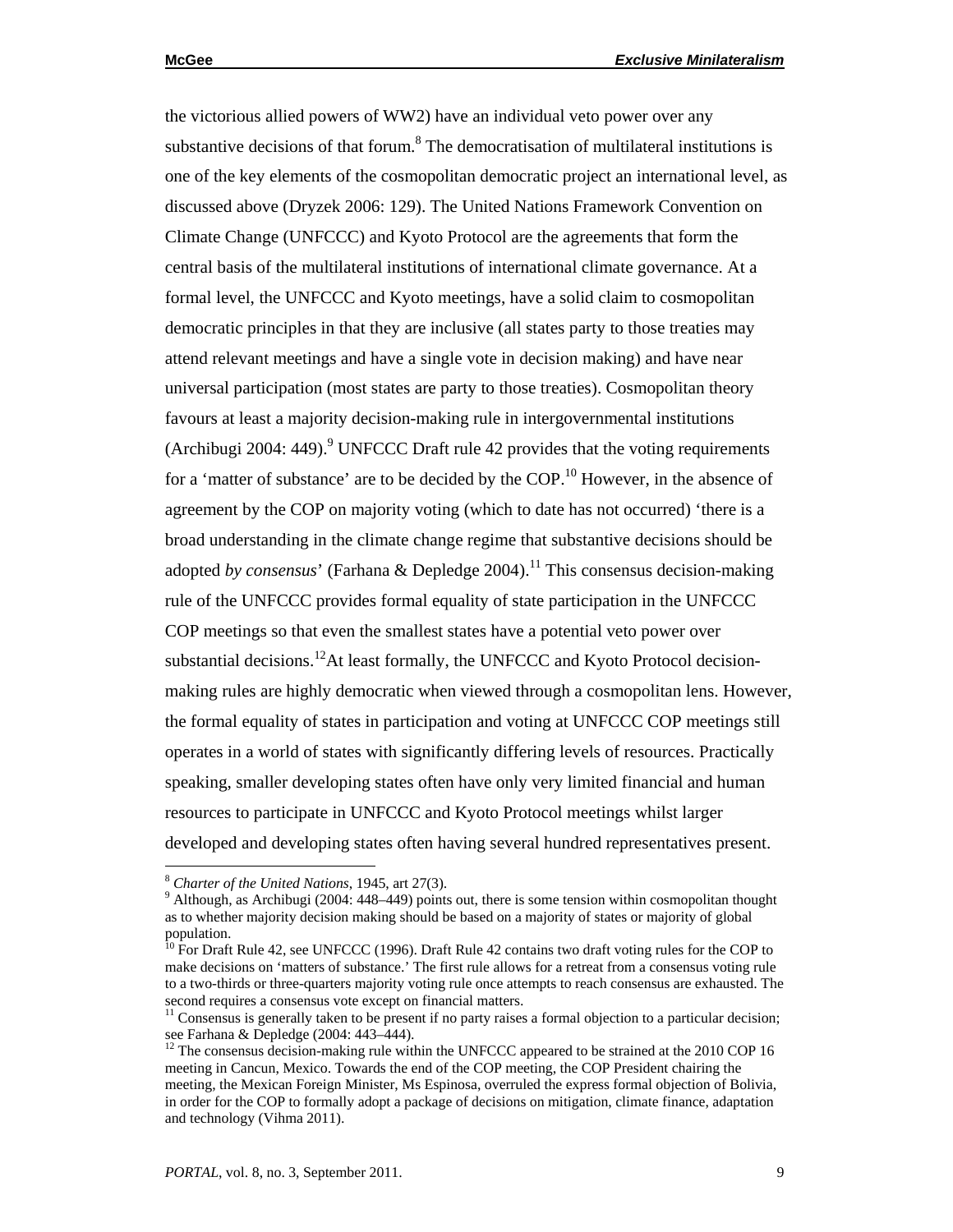As Timmons-Roberts and Parks explain:

Vast differences in absolute and relative income have a tremendous impact upon the ability of countries to attend international conferences, participate in international organizations and hire skilled negotiators. This is what we call the direct route through which inequality reduces the likelihood of cooperation on climate change. It determines whether nations can pay for the salaries and accommodations, draft proposals with proper legal argumentation and nomenclature, attend the many formal and informal meetings at conferences and respond to the demands of powerful nations with well-thought-out counterproposals. (2006: 15–16)

This lack of resources limits small state participation in COP decision making processes and effectively forces small states to participate in larger negotiating blocks that may act to practically constrain individual state choice and the exercise of their veto power on COP decisions. In sum, the formal multilateral decision-making structures of the UNFCCC COP and Kyoto Protocol meetings are largely consistent with cosmopolitan democratic principles despite acknowledged practical difficulties with small states having sufficient resources to fully participate in such meetings.

Cosmopolitan democracy is generally supportive of improving the voice of non-state actors to assist in improving the transparency, accountability and effectiveness of states and intergovernmental organisations (Held 2006: 172). Consistent with this, the UNFCCC formally encourages civil society participation in lobbying and educational roles with the COP meeting process. The role of non-governmental organisations (NGOs), including environmental groups, is formally recognised in the UNFCCC with NGO's able to attend COP meetings.<sup>13</sup> For the purposes of COP meetings, nongovernmental organisations are divided into various categories including business nongovernmental organisations (BINGOs), research non-governmental organisations (RINGOs) and environmental non-governmental organisations (ENGOs). As Fisher (2010: 11) explains, the UNFCCC COP meetings have traditionally provided NGOs with significantly greater access to and influence with state negotiators than in other international institutions. McGregor (2011: 1) also describes the practice of NGOs using their access at UNFCCC COP meetings to pursue 'insider strategies' to influence government delegates through lobbying.

<sup>&</sup>lt;sup>13</sup> For example, the *United Nations Framework Convention on Climate Change*, opened for signature on 4 June 1992, 1771 U.N.T.S 107, art 7(2)(l), states the COP shall: 'Seek and utilize, where appropriate, the services and cooperation of, and information provided by, competent international organizations and intergovernmental and non-governmental bodies'; art 7(6) also states 'Any body or agency, whether national or international, governmental or non-governmental, which is qualified in matters covered by the Convention, and which has informed the secretariat of its wish to be represented at a session of the Conference of the Parties as an observer, may be so admitted unless at least one third of the Parties present object.'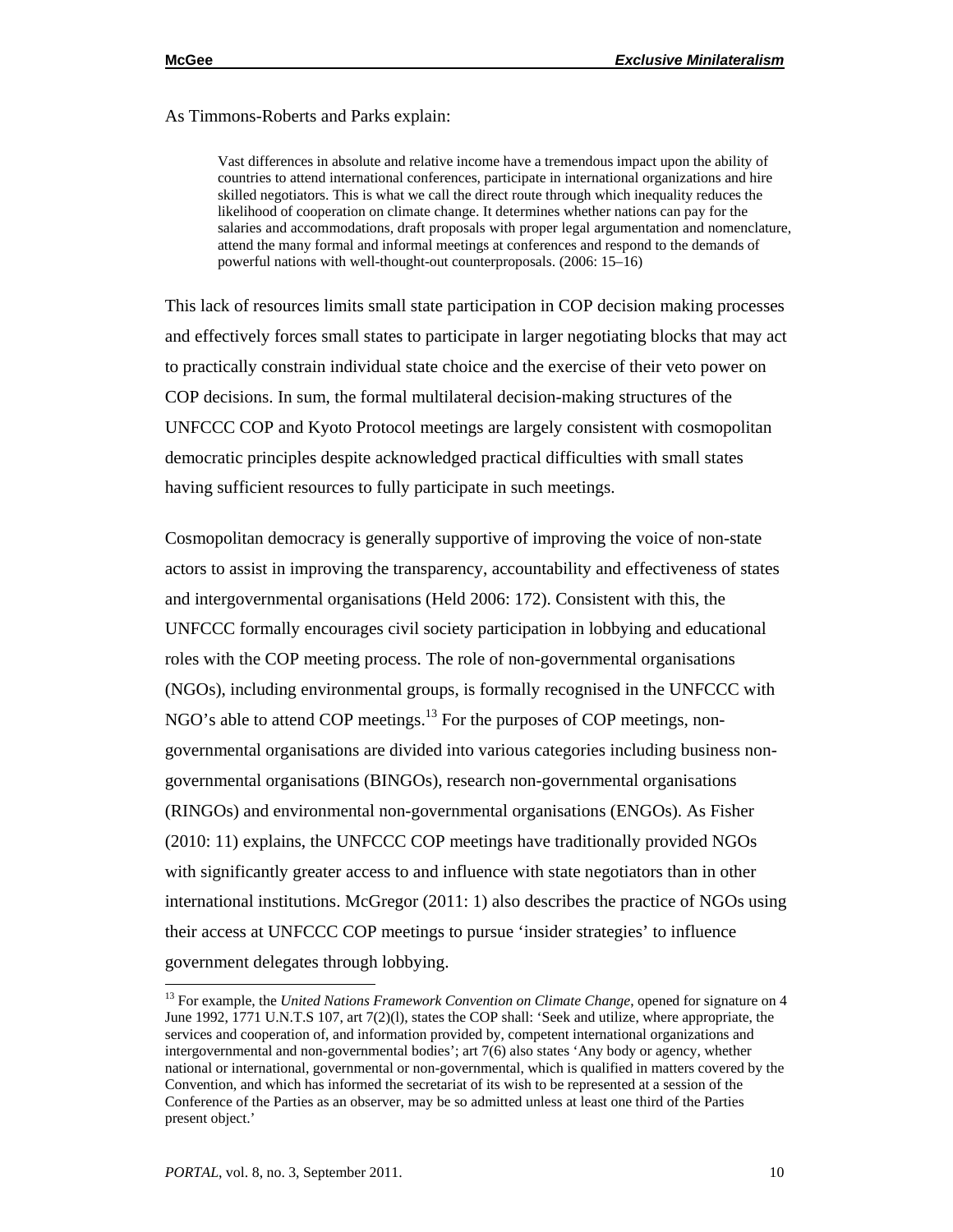Despite the difficulties that arose at the Copenhagen COP 15 meeting,  $^{14}$  the UN climate meeting process is at least formally designed for a reasonably high level of inclusiveness, openness and transparency for all involved states and interested NGO groups. At this formal level, the UN climate regime has generally promoted an intersubjective understanding regarding the process of the international climate change governance that is consistent with cosmopolitan democratic principles. This understanding might be described as a discourse of *inclusive multilateralism*.

However, there is a growing body of academic literature and policy commentary on international climate governance that is significantly contesting the formal inclusive multilateralism discourse of the UN climate regime. This work argues that greater effectiveness in responding to climate change might be found in institutions involving a smaller number of key states, particularly the large emitting countries.<sup>15</sup> For example, US author David Victor is a keen advocate of these select decision making forums on climate change:

In the area of international cooperation the solutions lie in efforts to create a club of a small number of important countries and craft the elements of serious cooperation. The efforts probably can't emerge within the UNFCCC process because it is too large and inclusive. Nor can it easily arise from other available forums such as the G8, because their membership is too skewed to include the dozen or so countries that must be part of an effective solution. The most interesting idea for a new institution is outgoing Canadian Prime Minister Paul Martin's concept for a forum of leaders from the twenty key countries. (Victor 2006: 101)

This call for key decisions on international climate change governance to be reduced to a select forum of key states has been echoed by US foreign policy commentator Wright (2009: 167), Australian climate policy commentator Kellow (2006: 287*–*303) and Australian Opposition climate change spokesman Greg Hunt M.P (2009). Prominent UK sociologist Anthony Giddens has similarly advocated for smaller forums of key nations:

The large bulk of greenhouse gas emissions is produced by only a limited number of countries as far as mitigation is concerned, what the majority of states do pales in significance compared to the activities of the large polluters. Only a limited number of states have the capability seriously

<sup>&</sup>lt;sup>14</sup> As Fisher (2010: 11) describes it, following COP 15 at Copenhagen there were criticisms particularly from ENGO groups claiming they were disenfranchised during the meeting. This is discussed further in this article.

<sup>&</sup>lt;sup>15</sup> It is beyond the scope of this paper to analyse the claims to greater effectiveness in reducing emissions made by supporters of minilateralism. For the purposes of the following discussion, it shall be assumed that there is significant merit in the minilateralist claims in this regard. Certainly the minilateral argument that decision making amongst a small group of key states is easier to affect than consensus decision making across nearly 200 states carries some persuasive weight.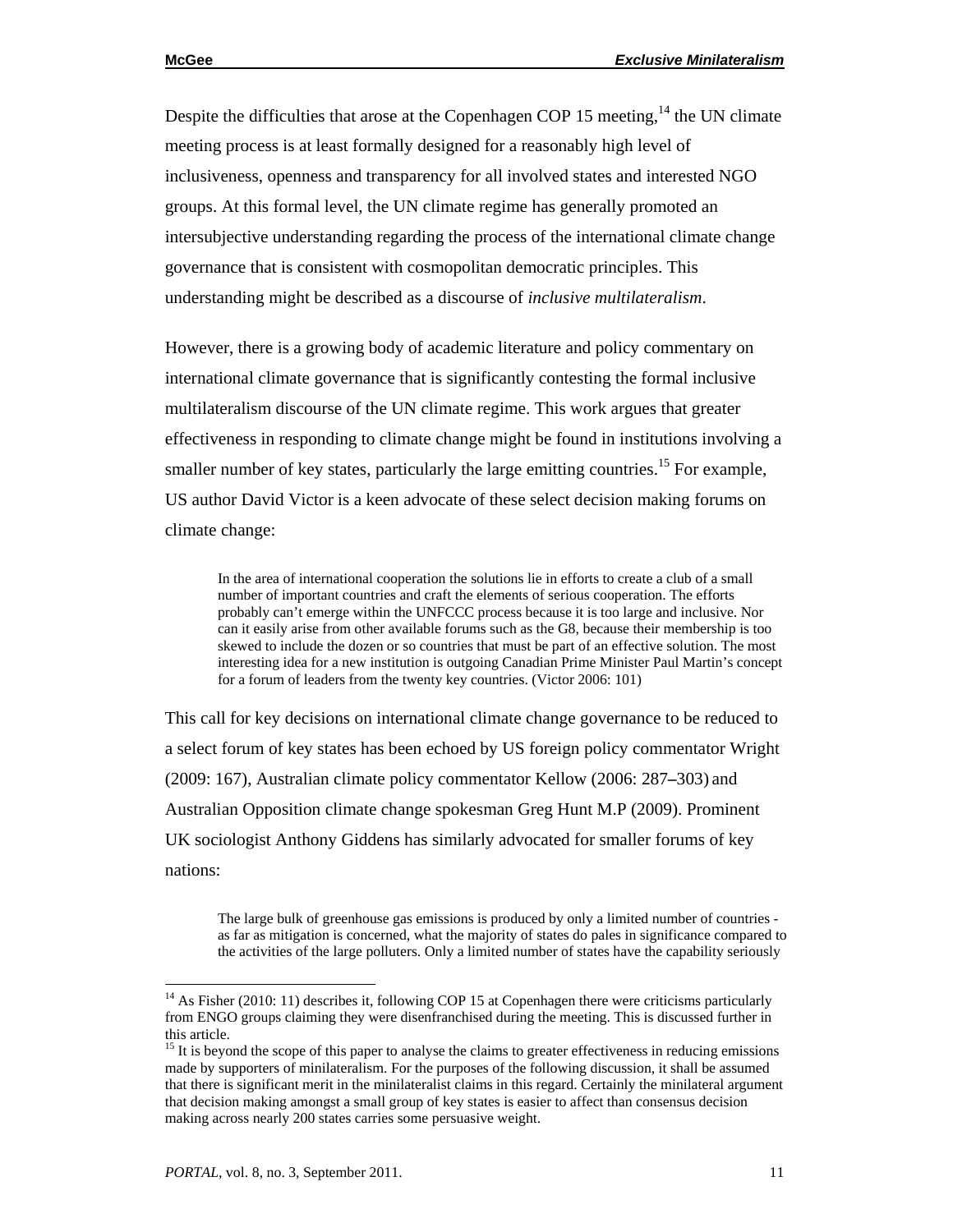to pioneer technological innovation relevant to climate change … To be able to exploit this situation, we need quite a different perspective from those that emerged from Kyoto and Bali. An approach based on agreements or partnerships between individual nations, groups of countries and regions makes more sense- and could eventually strengthen more universal measures....A body representing the major polluters should be established post-haste. If we include the EU as a single entity, then 70 percent of cumulative world emissions of greenhouse gases have been produced by just six countries. They should be meeting regularly with one another. (2009: 220–221).

This view is supported by leading Oxford climate change policy commentators, Steven Rayner and Gwyn Pryns:

Relying on an international agreement that requires the consent of all national governments inevitably results in the very lowest of common denominators. Since fewer than twenty countries account for 80% of the world's emissions and therefore have the potential to make any serious contribution to their mitigation, it would be better for diplomacy to focus upon them. In these early stages, the other 150 countries only get in the way. (2007: 27)

US foreign policy commentator Moisés Naím has coined the expression 'minilateralism' to explain this approach of seeking a 'magic number' of key states with influence upon an issue to craft smaller more responsive international institutions (2009: 135**–**136). Naím argues that for climate change the 'magic number' of states to meet to thrash out a global deal is about twenty (2009: 135**–**136). The minilateral model for international climate governance proposed by Victor, Wright, Kellow, Rayner and Pryns, Naím, Giddens and Hunt essentially excludes the 175 or so states with the least greenhouse gas emissions and all NGO involvement. This discourse on international climate change policy might therefore be described as *exclusive minilateralism*.

The exclusive minilateralism discourse has been significantly criticised by Eckersley (2010) on three grounds. First, many of the key disagreements in the UNFCCC and Kyoto Protocol negotiating process are due to a stand off between countries that are amongst the top emitters.<sup>16</sup> An exclusive minilateral approach to climate governance may therefore still carry the same key negotiating obstacles of the larger forums. Second, those states most exposed to the risk of climate impacts, such as the low lying island states, would most likely be excluded from participation and advocacy in the proposed minilateral forums. This breaches ethical principles of due process and will likely result in climate agreements that are self-serving to the large emitting states and sacrifice the interests of smaller, more vulnerable states (Eckersley 2010). Third, due to exclusion of those most affected a climate agreement struck in an exclusive minilateral forum would

<sup>&</sup>lt;sup>16</sup> For one influential eye-witness account of the stand off between China and the USA over emission reduction obligations see Lynas (2009).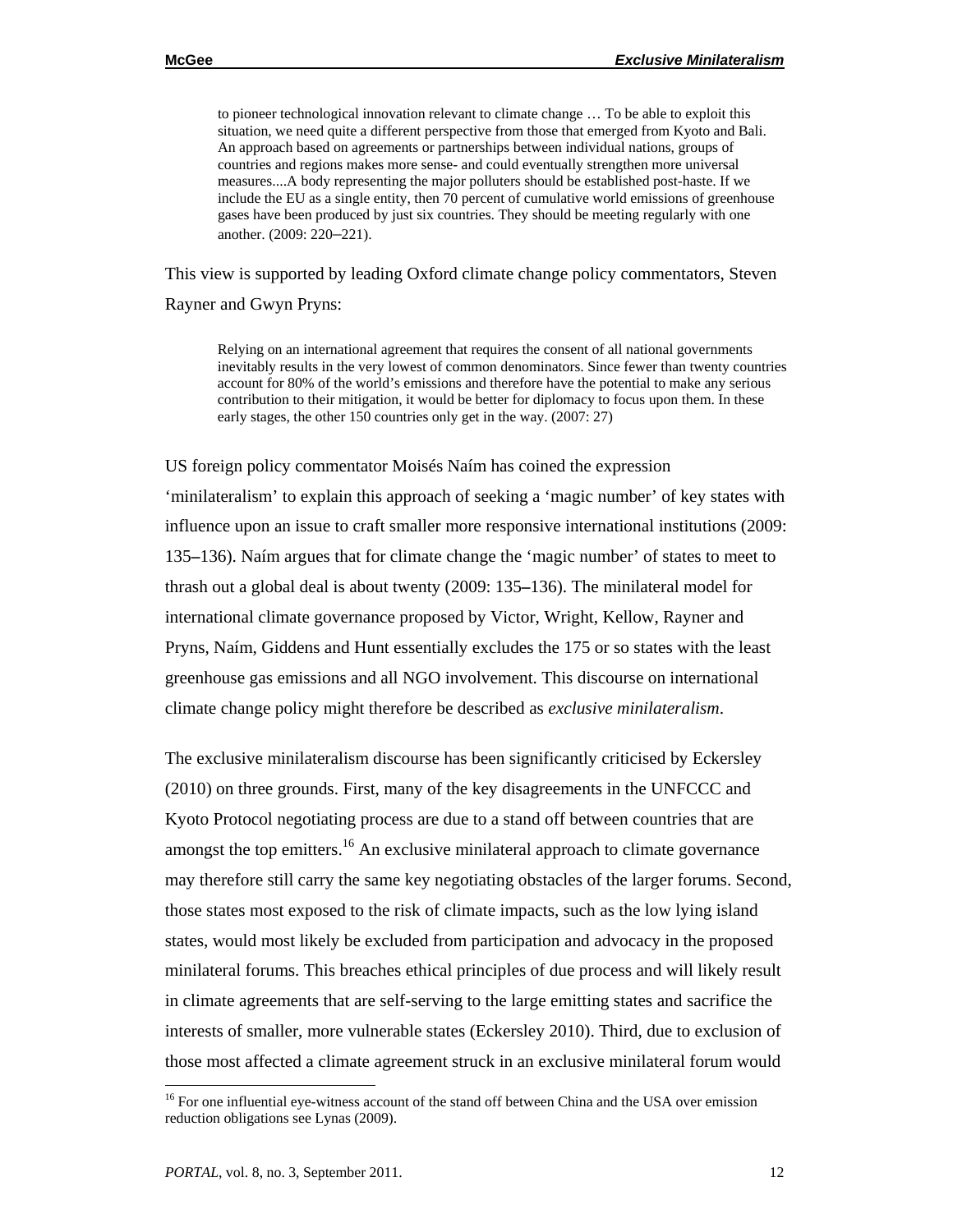likely lack legitimacy within international society (Eckersley 2010).

The following section provides a brief outline and history of the United Nations climate regime and three leading small group, non-UN forums for international climate change governance and that were formed over the past five years.

#### **The United Nations climate regime and its others**

#### *UNFCCC and Kyoto Protocol*

The UNFCCC was formed in 1992 as a global agreement to provide broad principles to guide the human response to climate change. The UNFCCC was formed in response to the scientific advice provided by the UN Intergovernmental Panel on Climate Change  $(IPCC)$ .<sup>17</sup> The UNFCCC established an agreed global goal of stabilising greenhouse gas emissions at a level that will prevent dangerous climate change (art 2), a general obligation on all countries to collect data on and report their greenhouse gas emissions  $(\text{art } 4(1)(a))$  and the important burden-sharing principle of 'common but differentiated responsibilities' (CBDR) to guide the future level of obligations from developed and developing countries (art 3(1)). Initially the developed states, listed in Annex 1 of the UNFCCC, set an aspirational, non-binding target to reduce their national greenhouse gas emissions to 1990 levels by the year 2000 (art 4(2)(a)). However, it was soon recognised that stronger action was required from the Annex 1 developed states than merely aspirational emission reduction targets.

In 1995 the Berlin Mandate (UNFCCC 1995: 4-6) of the UNFCCC, initiated a two-year period of global negotiations with a view to setting binding emission reduction targets for the UNFCCC Annex 1 countries. Negotiations for these binding emission reductions targets were completed at the UNFCCC Third Conference of the Parties (COP3) meeting in Kyoto, Japan in 1997. The *Kyoto Protocol to the Framework Convention on Climate Change* contains obligation for developed countries (listed in Annex B) to lead on reducing greenhouse gas emissions by taking binding targets to reduce or limit their greenhouse gas emissions, against a 1990 baseline, by the target period of 2008–2012. The developing countries were exempted from this initial period of emission reduction targets due to the burden sharing principle of common but differentiated responsibilities agreed to in the UNFCCC. The CBDR principle required that developed countries

 $17$  See Houghton, Jenkins & Ephraums (1990).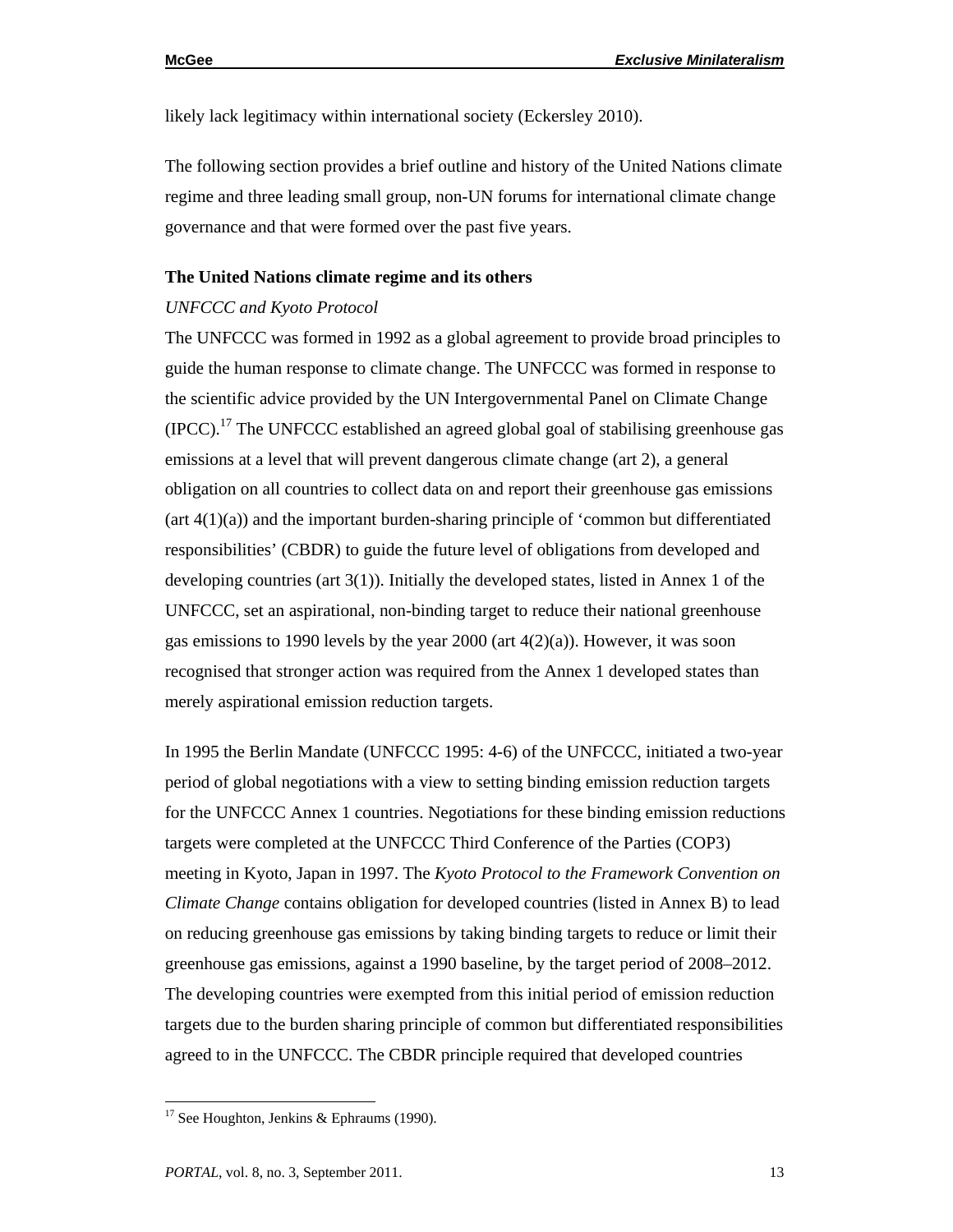initially lead the way in emission reduction activities. The US Clinton Administration argued strongly at the Kyoto UNFCCC COP 3 meeting for including market-based flexibility mechanisms in the treaty, namely, emissions trading, joint implementation and a clean development mechanism, to assist the developed countries in meeting their emission targets at a least financial cost (Depledge 1995: 16–19).

However, in early in 1997, the US Senate indicated that it would oppose US ratification of any climate change treaty that placed binding emission reductions on developed countries only, or which would harm the US economy. This presented a potentially fatal obstacle to US participation in the Kyoto Protocol. Despite the position of the US Senate, the Clinton Administration signed Kyoto in 1998 and continued attending meetings to negotiate the finer details of its implementation, including rules for the flexibility mechanisms. Doubts over US participation in the Kyoto Protocol further escalated towards the end of the Clinton Administration. In late 2000, at the UNFCCC COP 6 meeting at The Hague, the Clinton Administration abandoned negotiations on rules for implementing the flexibility mechanisms of Kyoto. In early 2002, the incoming G.W. Bush Administration formally announced the USA would not ratify Kyoto and would withdraw from all further discussions under the Protocol. Australia made a similar announcement shortly thereafter. The USA and Australia, two Annex 1 countries that had agreed to emission limitation targets at Kyoto, thus indicated they would not ratify the treaty and were openly opposed to developing nations being granted a period of grace without binding emission reduction obligations. Despite the US and Australian stand against Kyoto, international negotiations on the rules to implement the treaty continued during 2001 with agreement on fine details to implement Kyoto finally reached at the UNFCCC COP 7 meeting in Marrakech in late 2001 (UNFCCC 2002). The Russian Federation ratified the Kyoto Protocol in November 2004 (UNFCCC 2009a), thereby bringing the treaty into force. The developed countries in Annex B of the Kyoto Protocol were then bound to meet their emission targets for the first commitment period of 2008–2012.

The UNFCCC COP 13 meeting in Bali, Indonesia, in December 2007, agreed on a twoyear period of negotiations to agree on the shape of the international climate change regime after the first commitment period of the Kyoto Protocol expires in late 2012 (UNFCCC 2007). This negotiation was carried out under 'two tracks,' track one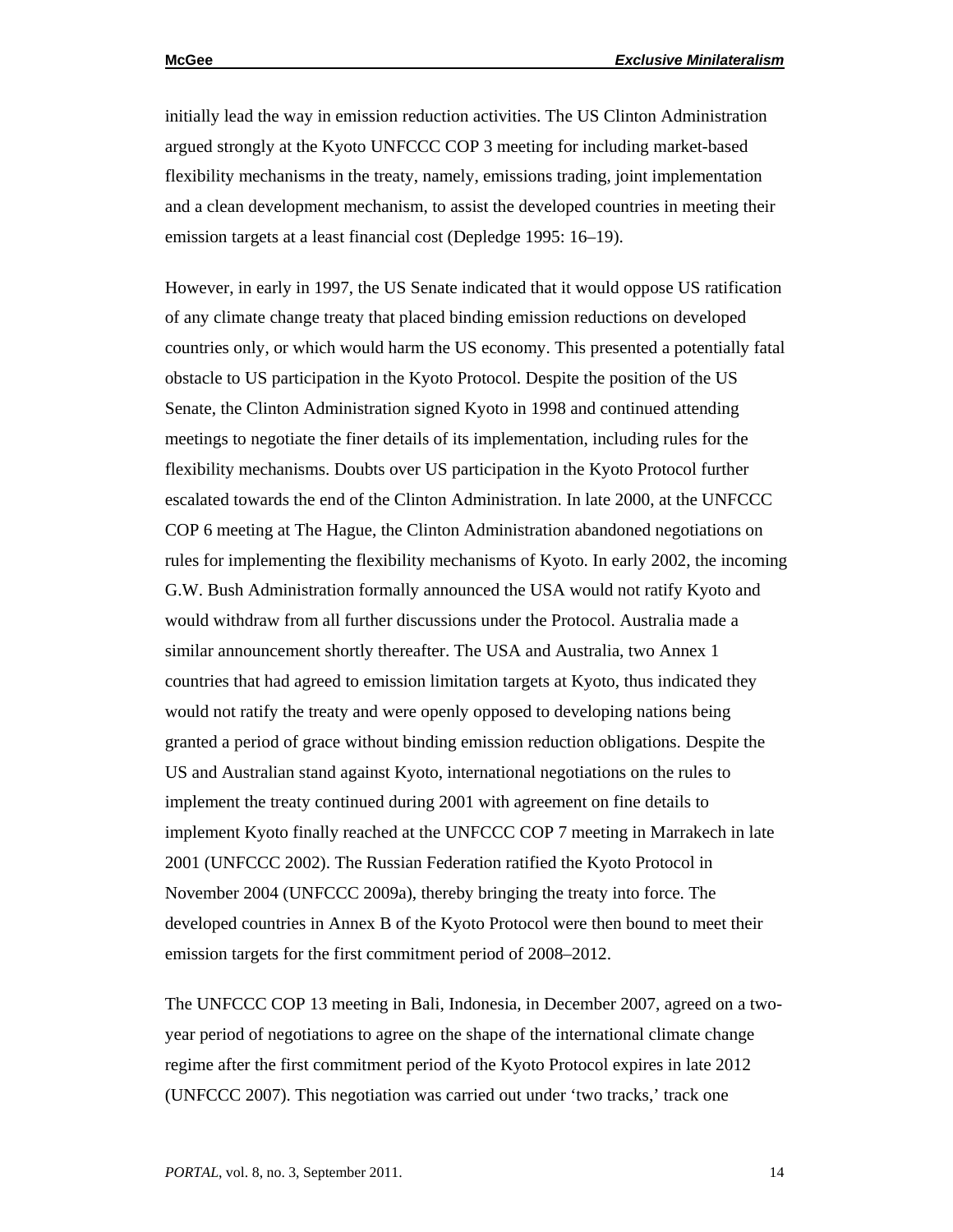involving the Kyoto Protocol states that looked to strengthen the Annex B emission reduction commitments of developed countries (Ad Hoc Working Group on Further Commitments for Annex I Parties under the Kyoto Protocol), the second (Ad Hoc Working Group on Long-term Cooperative Action under the Convention) that included all states party to the UNFCCC, including the USA. The Copenhagen COP15 meeting in late 2009 was supposed to be a point of agreement on a new global architecture for the post–2012 period. However, after a near collapse of negotiations (Meilstrup 2010: 131), the COP15 meeting only produced the Copenhagen Accord (UNFCCC 2009b), an agreement of two pages in length negotiated by a sub-group of approximately six countries, agreed to by approximately twenty countries at the meeting and ultimately only 'noted' by the wider COP meeting, rather than formally endorsed as a COP decision. However, all major elements of the Copenhagen Accord have now been formally adopted by the UNFCCC COP process through the agreement reached at the COP16 meeting in Cancun, Mexico in December 2010 (Oberthür 2010: 6).

#### *The Asia Pacific Partnership 2005*

The launch of the Asia-Pacific Partnership on Clean Development and Climate (APP) in mid–2005 came us a surprise to the international community and media.<sup>18</sup> The APP states had provided no prior indication that they were negotiating an international climate change agreement. The partnership was officially announced at a press conference at the 2005 Association of South East Asian Nations (ASEAN) Ministerial meeting in Vientiane, Laos (Downer 2005). Government Ministers from the six original APP countries (China, India, Japan, Australia, South Korea and the USA) were at the launch (Downer 2005). The Ministers explained the partnership was an 'innovative and a fresh new development for the environment, for energy, security and for economic development in the region' (Downer 2005). An APP 'Vision Statement' was released at the launch however it contained little information on how the partnership would operate.19 The Australian Foreign Minister, Mr Downer, was the first to indicate the official APP position that the partnership was intended to complement the Kyoto Protocol rather than provide an alternative (Downer 2005)*.*

<sup>&</sup>lt;sup>18</sup> For example, see Brown and Wilson (2005).

<sup>&</sup>lt;sup>19</sup> See, Asia Pacific Partnership (2009a, 2009b).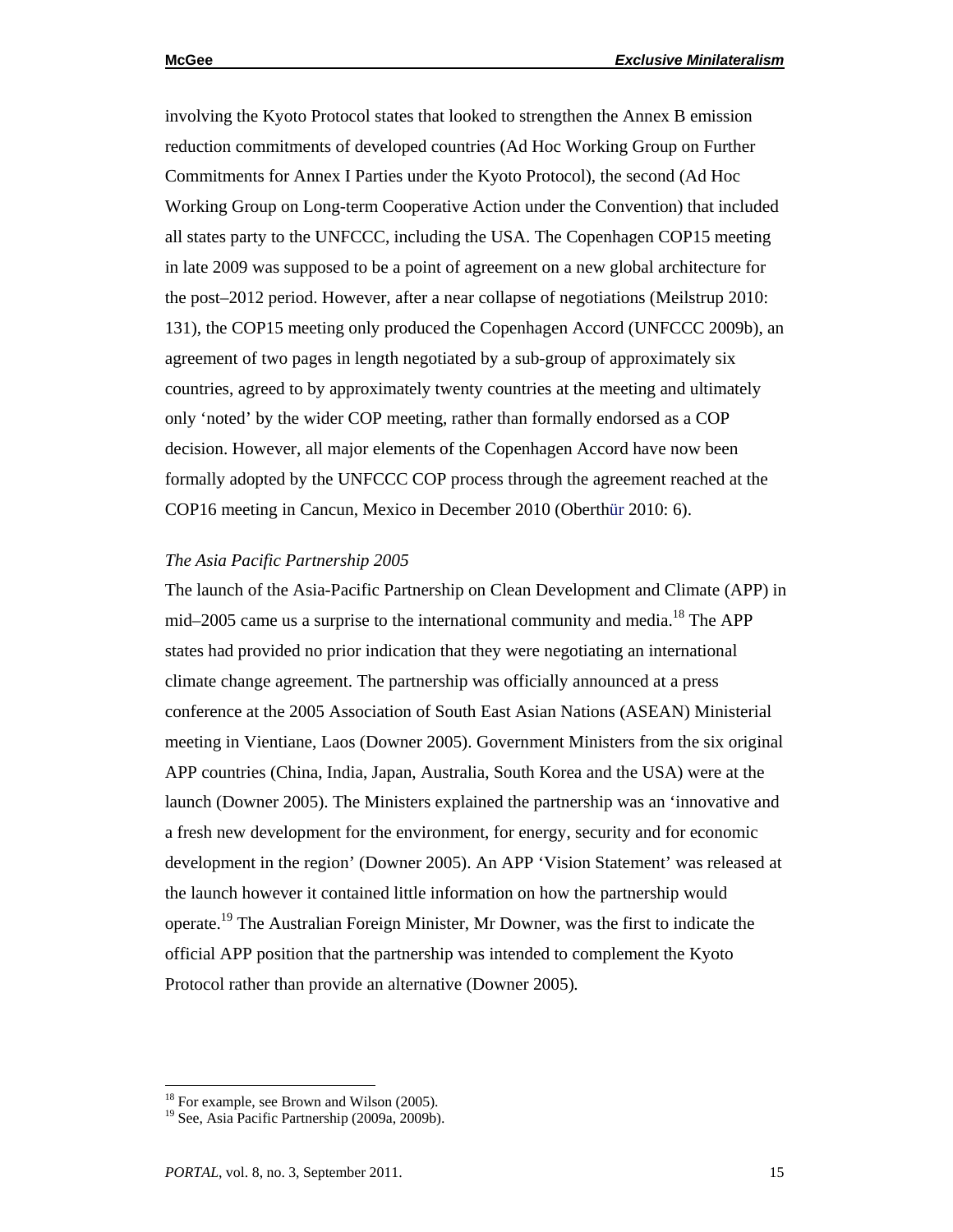The first Ministerial meeting of the APP was held in Sydney, Australia, in January 2006. A 'Charter' document was released at the Sydney meeting that describes the organisational structure of the partnership.<sup>20</sup> The APP Charter establishes a governing body known as the 'Policy and Implementation Committee' (PIC) comprised of representatives from the seven partner governments (Asia-Pacific Partnership 2009b). The Charter also establishes eight sectoral (that is, industry based) Task Forces comprised of representatives from the partner governments, public research bodies and the private sector. It is the role of the APP Task Forces to formulate project plans for approval and funding allocation by the PIC (Asia-Pacific Partnership 2009b). At the 2006 Sydney Ministerial meeting the PIC approved over 100 projects for the eight Task Forces (Asia-Pacific Partnership 2009b). By 2009, the total number of Task Force projects approved by the PIC was over 170 (Asia-Pacific Partnership 2010). The APP Task Forces meet several times each year although the exact number and timing of these meetings is not known. As at 2008, the APP had received only a total of US\$200 million in public funding pledged by the seven partner governments (US State Department 2008). The APP expected the private sector to provide a significant amount of the funding for the implementation of APP Task Force projects (US State Department 2008).

A number of countries expressed interest in joining the APP. In October 2006, New Zealand released cabinet minutes indicating a desire to participate in the APP, initially by seeking involvement in APP Task Force activities (New Zealand Government 2006). The Russian Federation and Mexico also expressed interest in joining the APP (van Asselt 2007: 17–28). In late-2007, Canada was admitted as the seventh partnership country. To date, Canada is the only country that has been granted membership to expand the APP. The APP thus comprises a select grouping of seven countries. PIC meetings of the APP have only involved elite state actors. ENGO's have been excluded from APP meetings although business and research organisations are key participants in the APP sectoral task forces (Black 2006; McGee & Taplin 2008: 209).

#### *APEC Sydney Leaders Declaration 2007*

The Asia Pacific Economic Cooperation (APEC) meetings were initiated by Australia in the late–1980s as an informal forum for dialogue amongst countries of the Asia Pacific

<sup>&</sup>lt;sup>20</sup> See Asia-Pacific Partnership (2009b).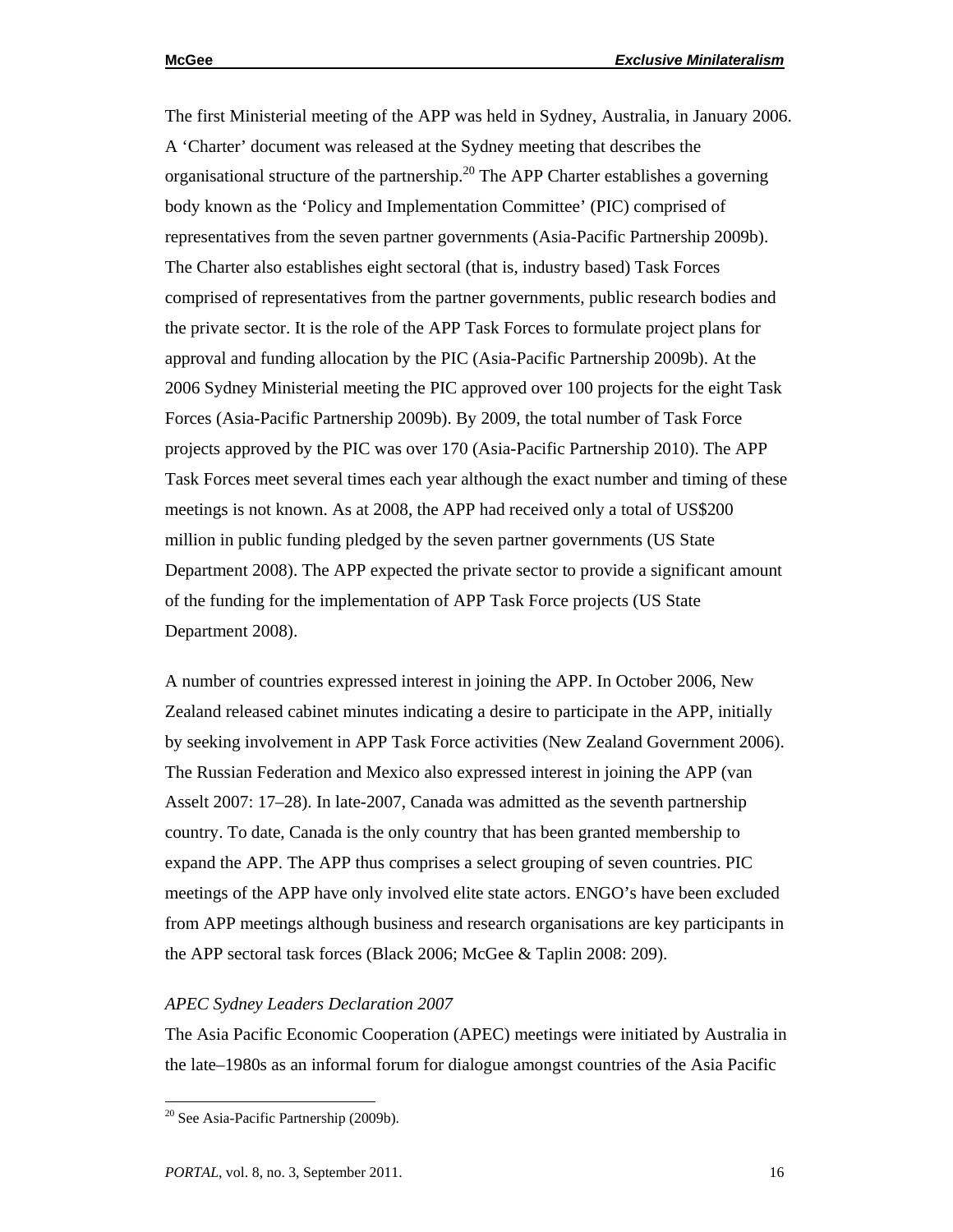region on trade liberalization issues. APEC has twenty-one member economies, including all APP nations except India. An APEC member state acts as coordinator and host an annual round of meetings for national leaders and senior business and government officials. APEC does not have a founding charter or formal constitution but instead relies upon an agreed set of procedures for hosting of its meetings. In September 2007, Australia hosted the annual APEC Ministerial Meeting and Leaders Meeting in Sydney. At the meeting, Australia attempted to negotiate an APEC position on a longterm, aspirational (that is, non-binding) global emissions reduction goal (Wilkinson 2007). The meeting produced the 'Sydney APEC Leaders Declaration on Climate Change, Energy Security and Clean Development' (Sydney APEC Declaration). Given China's reluctance to discuss global emissions goals, the Sydney APEC Declaration contains only a commitment by APEC countries to 'work to achieve a common understanding on a long-term aspirational global emission reduction goal to pave the way for an effective post–2012 international arrangement' (APEC 2007). The Sydney APEC Declaration adopts an approach similar to the APP of shifting the focus of international cooperation on climate change toward voluntary commitments for research, information sharing and development of cleaner technologies. The Sydney Declaration also parallels the APP by focussing climate change policy on non-binding targets for reduction in carbon intensity. The Declaration contains an aspirational target for a 25 percent reduction in energy intensity in the APEC economies by 2030, using 2005 as a base year (APEC 2007). This energy intensity target is 'APEC-wide' so does not apply individually to any one country. The APEC Sydney Declaration again represented a shift towards international climate change policy being determined by a sub-group of states, with ENGOs excluded from the APEC forums (Feinberg 2008).

#### *US Major Economies Process 2007*–*2008*

In early 2007, President G. W. Bush announced a new US initiative climate change initiative that was initially called the 'Major Emitters and Energy Consumers' process (MEP) (White House 2007a). The US MEP proposed a series of US-sponsored meetings of fifteen of the world's 'top greenhouse economies and polluters' to 'develop a long-term global goal to reduce greenhouse gasses' with each country working to 'achieve this emissions goal by establishing ambitious mid-term national targets and programs, based on national circumstances' (White House 2007a). The initiative envisioned that national targets and programs would be determined by each state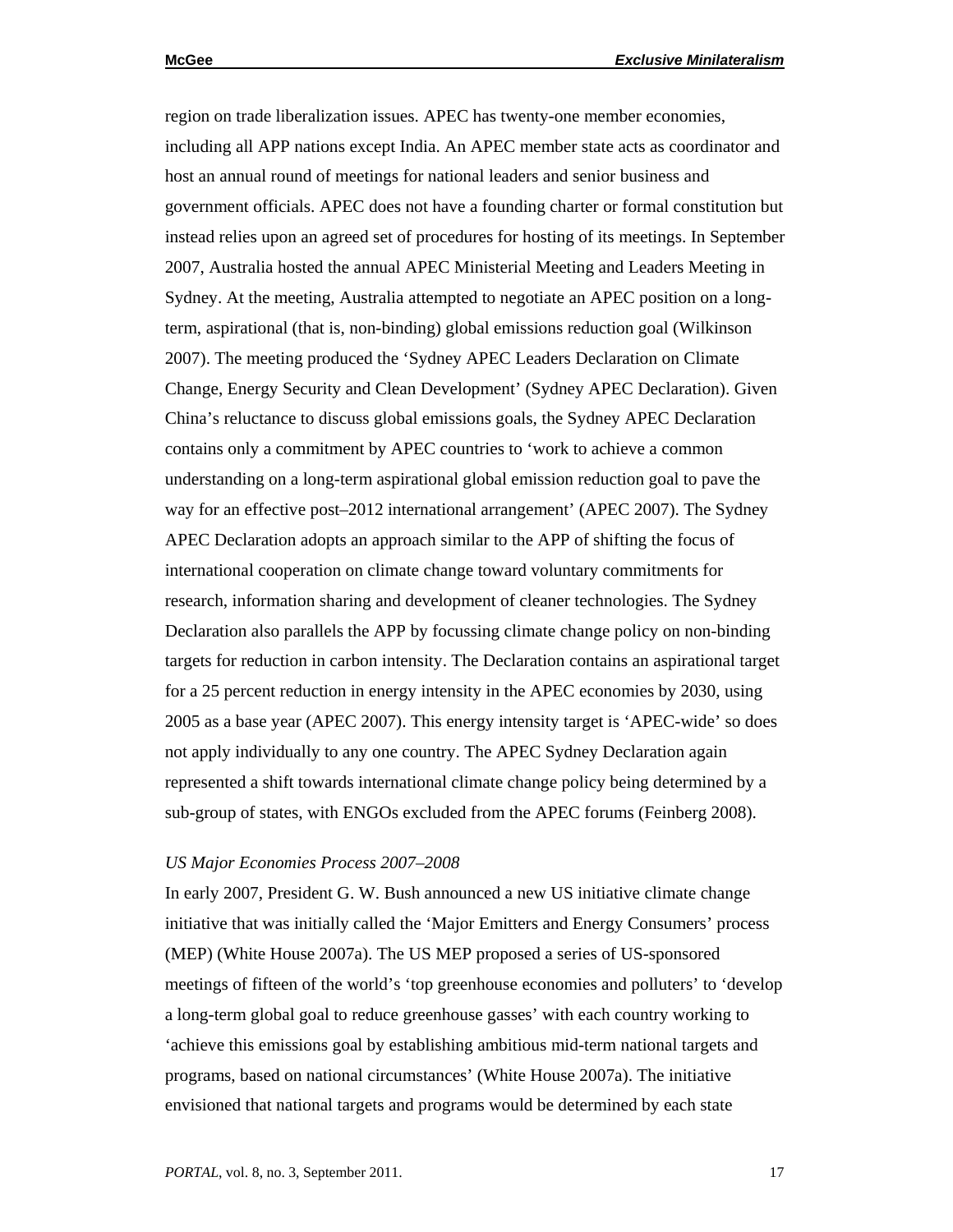individually (White House 2007a). The initiative also proposed that major emitting nations 'develop parallel national commitments to promote key clean energy technologies,' with the US facilitating international development banks to provide lowcost financing options for clean energy technology transfer (White House 2007a). The MEP was specifically intended to 'build on and advance US relations with the Asia-Pacific Partnership on Clean Development and Climate and other technology and bilateral partnerships' (White House 2007a). The MEP process would adopt the APP approach of drawing together representatives from various sectors such as power generation and energy production to devise a 'common work program on best practices' (White House 2007b). Despite launching the MEP, the Bush Administration claimed to be committed to the UNFCCC process and that the MEP meetings would 'complement' ongoing UN activity.

The final MEP meeting was held at the conclusion of the G8 summit in Hokkaido, Japan, in July 2008. This meeting produced the first publicly released document of the MEP, the 'Declaration of Leaders Meeting on Energy Security and Climate Change' (MEP Leaders Declaration) (White House 2008). The MEP Leaders Declaration contains a 'shared vision' for a long-term cooperative global goal for emission reduction, but does not contain any attempt to quantify such reduction (White House 2008). The MEP Leaders Declaration notes that developed states will implement economy wide mid-term goals and actions to achieve absolute reductions in greenhouse gas emissions (White House 2008). However, this statement on developed state mid-term goals is heavily qualified in that 'where applicable' developed states may simply focus on 'stopping the growth' of emissions (White House 2008). This wording accommodated the Bush Administration's approach of the USA concentrating on 'stopping the growth' of national emissions at least until 2025, rather than engaging in any absolute cut in emission levels. The MEP Leaders Declaration also strongly emphasised the APP approach of sectoral-based technology cooperation and information exchange (White House 2008). The MEP Leaders Declaration quite clearly draws inspiration from the APP task force approach to technology development. In March 2009, the US Major Economies Process was re-badged by the Obama Administration as the 'Major Economies Forum on Energy and Climate' (US State Department 2010). The seventeen countries of this new Obama-backed forum met on five occasions in the lead up to the Copenhagen COP 15 meeting with a view to reaching agreement on key climate related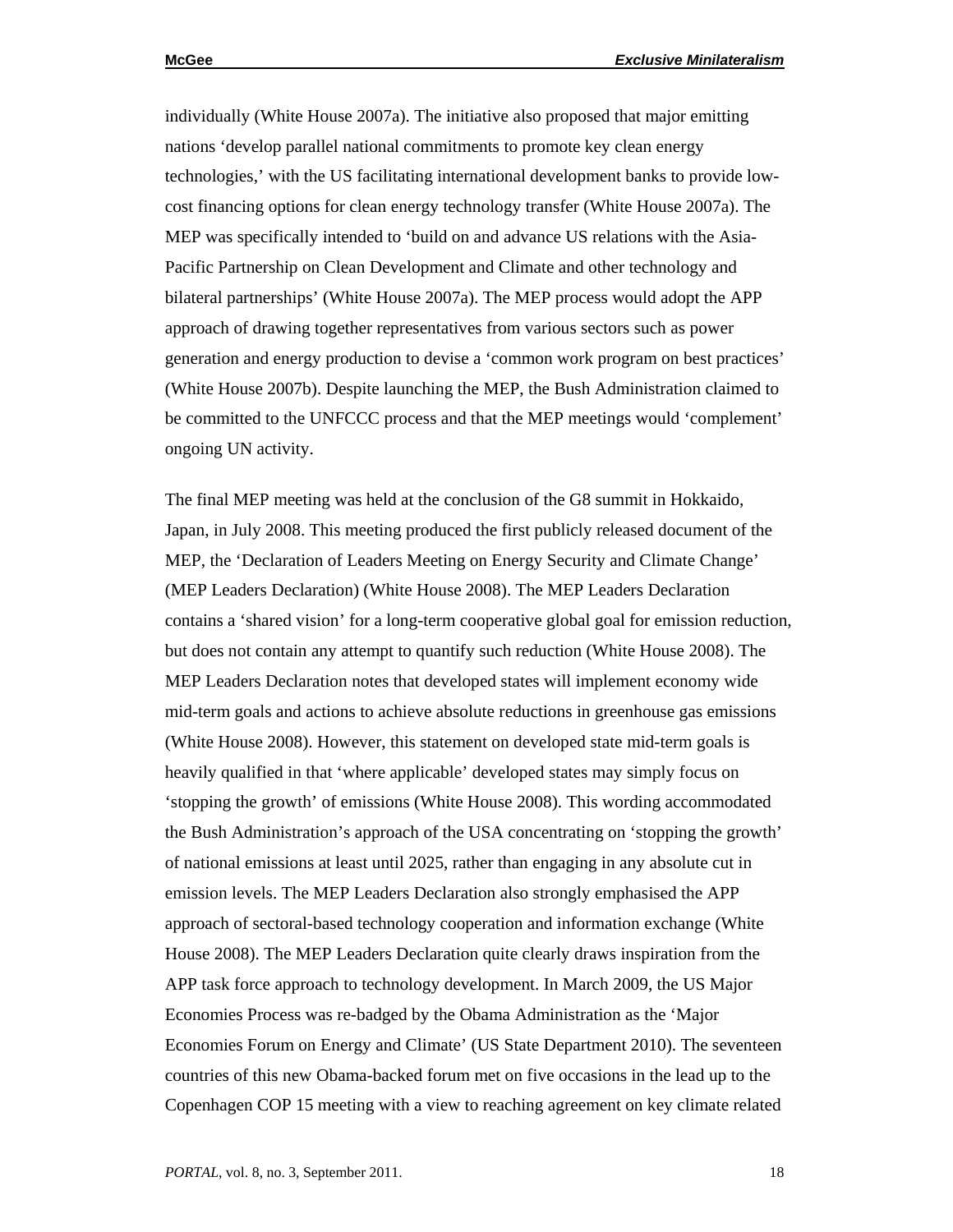issues (US State Department 2009). Both the Bush Major Economies Process and Obama Major Economies Forum meetings were state-to-state forums that excluded access for ENGOs, RINGOs and BINGOs (Greenpeace 2008).<sup>21</sup>

## **Exclusive minilateralism: A strengthening discourse in international climate change governance?**

The exclusive minilateralism discourse has been steadily building strength in academic and policy commentating circles particularly amongst authors opposed to the binding targets and timetables approach of the Kyoto Protocol (Kellow 2010). However, the strength of the exclusive minilateralism discourse is even more evident in the intersubjective understanding underlying the APP, APEC Sydney Declaration and US Major Economies Process. These non-UN climate change forums have sought to facilitate dialogue outside the UNFCCC process with a view to reaching important understandings on the level of ambition for medium and long-term emission reduction at a regional and/or global level. For example, the APP encourages each participating state to set its own non-binding greenhouse target to reduce greenhouse gas intensity, the level of ambition to be based on its own national circumstances (Asia-Pacific Partnership 2009b). The APEC Sydney Declaration contains a non-binding, APEC-wide, energy intensity reduction target of very modest substance (APEC 2007). The Obama US Major Economies Forum meetings failed to agree on a figure for a medium term collective emission reduction target. However, the Bush US MEP endorsed a mediumterm approach of all countries (including developed countries) setting and implementing their own economy wide mid-term goals and actions on emission reduction that may be based on 'stopping the growth' of their emissions (reduction of greenhouse gas intensity only) rather than reducing emissions in absolute terms (below a 1990 or similar baseline) (White House 2008). Important understandings were built in these select non-UN forums as to the level ambition of future medium and long-term emission reduction targets (McGee and Taplin 2009). Discussions have occurred and understandings have been built in these select, non-UN minilateral forums that have excluded over 170 countries, many of which will be impacted hardest by the early climate change impacts. As discussed above, environmental NGOs in particular have also been largely excluded from attending and lobbying at these non-UN, minilateral forums.

<sup>&</sup>lt;sup>21</sup> For a more detailed comparison of the APP, APEC Sydney Declaration and the US Major Economies Process, see McGee and Taplin (2009).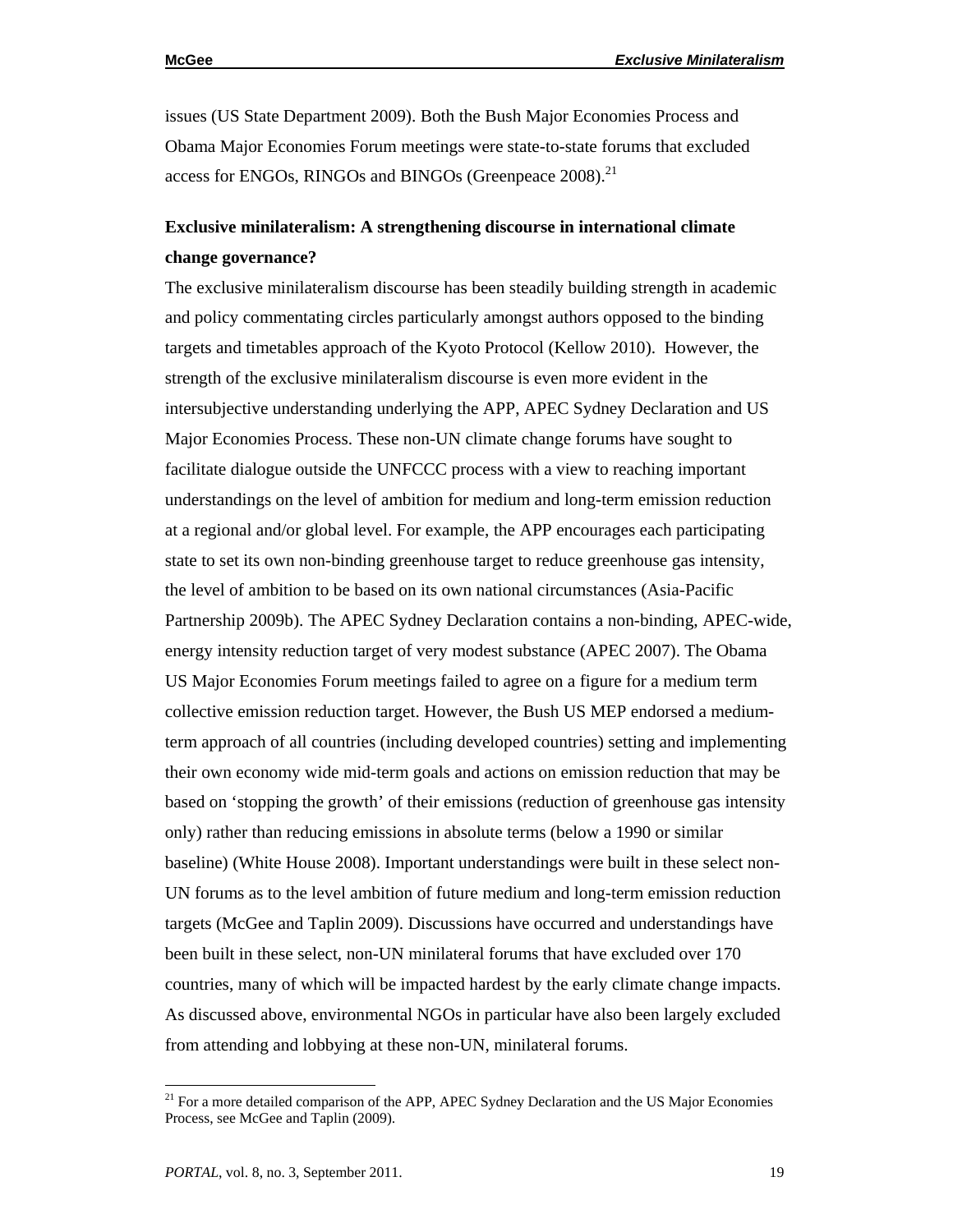Further, the understandings built in these minilateral forums appear to have influenced the process of the Copenhagen COP 15 meeting. The COP15 meeting was dogged by criticism from smaller developing countries that key negotiating texts were developed in an opaque manner by a small group of developed countries<sup>22</sup> rather than in the open, transparent and participatory process of earlier UNFCCC meetings. Meilstrup (2010) provides a detailed history of the diplomatic negotiations that lead to the outcome at COP 15. He explains that in 2009 Denmark sought to take advantage of its' Presidency of the COP 15 meeting to reconceptualise that role from one of simply facilitating dialogue between meeting participants to one of agenda setting and leadership (2010:116–117). Denmark broke from usual UNFCCC process by entering into discussions outside the UNFCCC preparatory meetings for COP 15 to broker a 'Danish Proposal' for the COP 15 meeting (Meilstrup 2010: 124). During 2009, Denmark organised bilateral meetings with the EU, USA, Australia, Canada, the Maldives, Africa, Mexico, Brazil, China and India (Meilstrup 2010: 125) to advocate for the Danish proposal. Denmark also arranged a multilateral meeting between 20-30 countries in early December 2009 to discuss the Danish Proposal (Meilstrup 2010: 127). This again occurred outside the formal UNFCCC preparatory meetings for COP15 that involved all state parties to the Convention.

However, the 'Danish Proposal' was leaked to the United Kingdom newspaper *The Guardian* on the second day of the COP 15 meeting (Vidal 2009) thereby alienating the vast bulk of states that were unaware of its existence (Phelan 2010: 15, Rajamani 2010: 826). The G-77 plus China then denounced the Danish text as "undemocratic, unfair and draft with a lack of transparency" (Meilstrup 2010: 128). As the negotiations at COP 15 moved towards their final days there was still no agreement on the extensive text being negotiated in the formal UNFCCC meeting process (Meilstrup 2010:128). A group of 26 state leaders worked over the Thursday night/Friday morning before the closure of the COP to generate a text however failed to reach agreement (Meilstrup 2010: 128; Dimitrov 2010). Finally, on the Friday before closure of the COP the leaders of five states—China, India, South Africa and Brazil and the USA—met in private and agreed on the modest three page document that became the Copenhagen Accord (Meilstrup 2010: 128; Grubb 2010). The text of this document was then hastily presented to the group of twenty six other countries that had been seeking to draft an

 $22$  See, for example, Vidal (2009).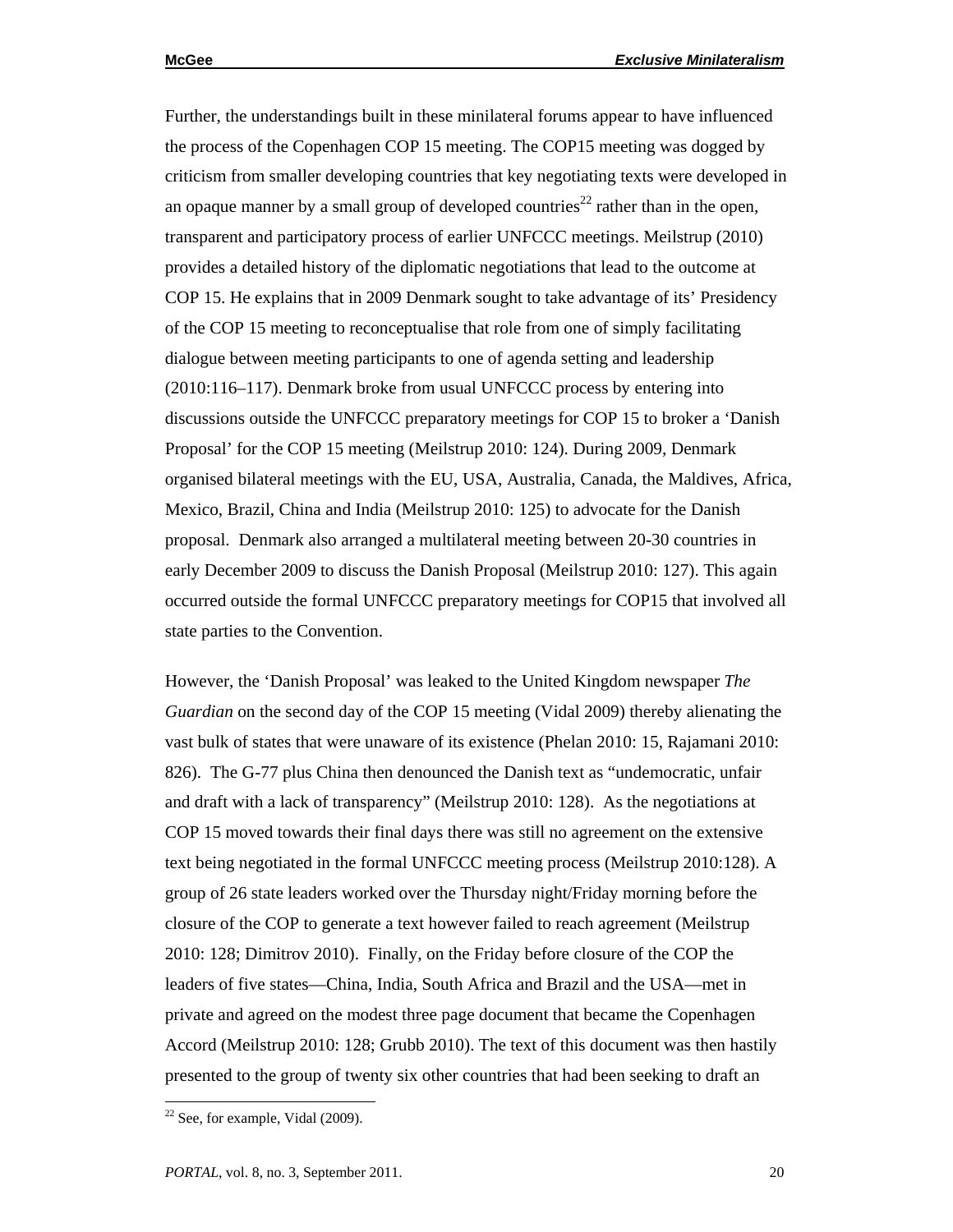agreement (Meilstrup 2010: 128). In the dying hours of COP 15 the Copenhagen Accord (UNFCCC 2009b) was presented to the meeting for adoption. In a heated and at times acrimonious debate the Copenhagen Accord was rejected by Bolivia, Nicaragua, Venezuela, Sudan and Tuvalu (Rajamani 2010: 826). Due to lack of consensus on the text of the Copenhagen Accord the COP only 'noted' rather than 'adopted' the document as a decision (Rajamani 2010: 826).

Importantly, this history shows the influence of minilateralism on the events at Copenhagen. The failed Danish Proposal arose from a minilateral forum of confidential discussions between only 20-30 states. The Copenhagen Accord was also essentially produced in the minilateral setting of a confidential meeting between the USA and four large developing countries. The Copenhagen Accord was then presented to a slightly larger group of 26 countries that had been earlier negotiating a text before finally being unsuccessfully presented to the full COP meeting (a further 160 states) for approval. The Copenhagen COP 15 meeting therefore shows strong evidence of a willingness of key states to marginalise the open development of text through the UNFCCC meetings and instead have recourse to minilateral climate discussion forums as pioneered in the APP, APEC Sydney Declaration and US Major Economies Process.

As discussed above, ENGO delegations at COP15 were also highly critical of the unusual opaqueness of negotiations and generation of negotiating texts at the meeting (Fisher 2010; McGregor 2011; Phelan 2010; Rajamani 2010: 3). The difficulty of NGO involvement at COP15 has been linked to the large number of NGO delegates, poor planning at the conference venue by the host Danish Government and a broadening of the agenda of climate justice groups present at the meeting (Fisher 2010). However, McGregor (2011: 4) argues that COP 15 demonstrated a more general disenfranchisement of smaller countries and ENGOs within the COP process. The logistical problems at COP 15 no doubt played some part in NGO marginalisation at Copenhagen. However, it is important that this should not mask a more general disenfranchisement of ENGOs in international climate governance that had been building in the years leading to COP15 through the exclusive minilateralist institutions of the APP and US Major Economies Process.

In summary, from 2005 onwards a number of significant non-UN forums for climate change dialogue show clear affinity with the exclusive minilateralism discourse. The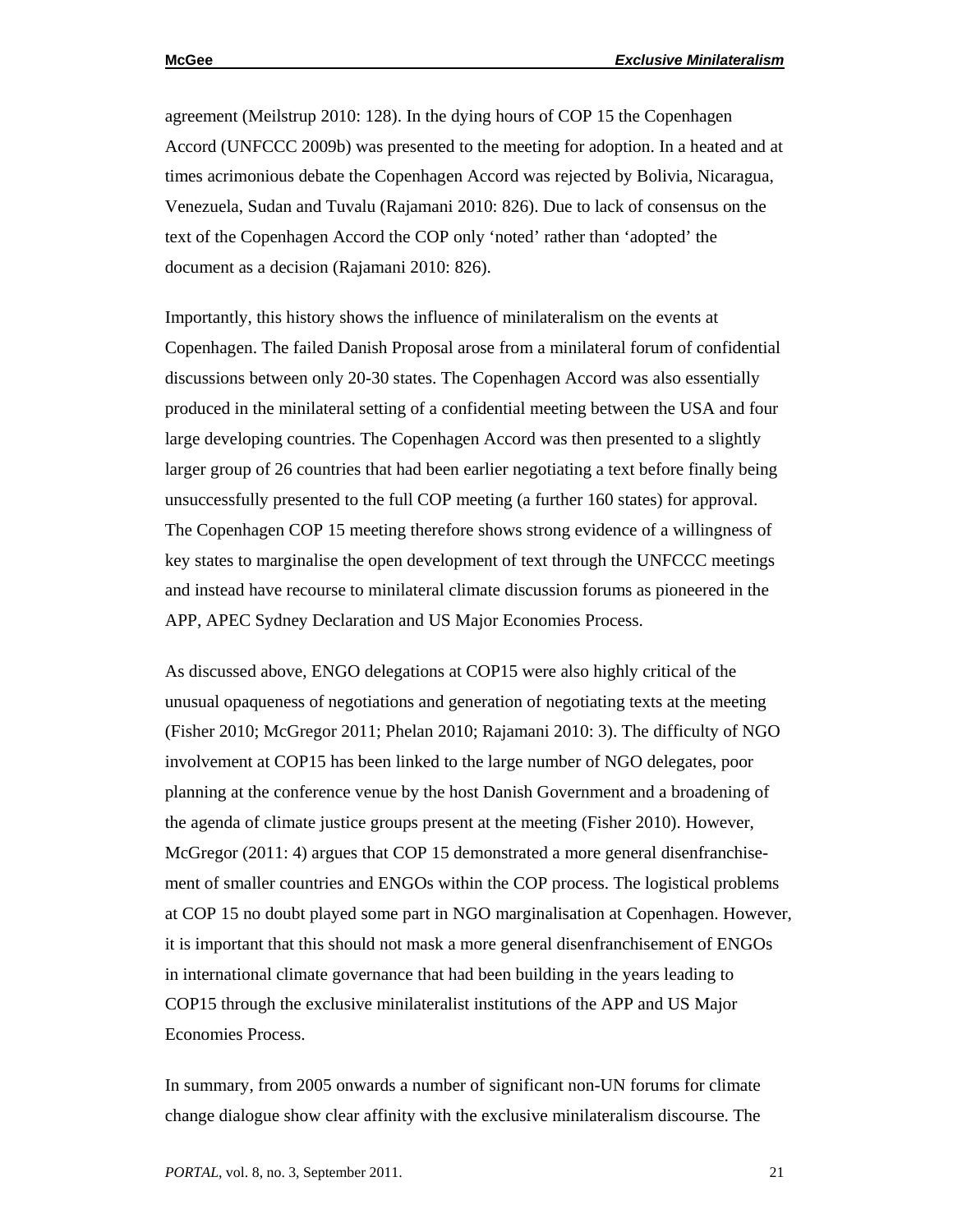approach of the Denmark as COP President in the lead up to the COP 15 meeting and actions of key states at that meeting also show a propensity of exclusive small group negotiations and/or marginalisation of the of role ENGOs. When combined with significant academic advocacy for small group negotiations in international climate governance these developments indicate a growing strength of the exclusive minilateralist discourse.

## **What challenges does the Exclusive Minilateralism Discourse provide for the furtherance of democracy in international climate change governance?**

The exclusive minilateralism discourse is in direct contestation with cosmopolitan democratic version of liberal multilateralism. First, the very significant reduction in franchise advocated by the exclusive minilateral discourse (from all countries concerned with climate change to only the key emitters and/or economically power states) is obviously at odds with the expansion of democratic representation<sup>23</sup> in international institutions that lies at the heart of cosmopolitan democratic project (Held 2006: 170– 172). The exclusive minilateralism discourse is therefore vulnerable to attack on the basis of its lack of legitimacy and failure to adhere to cosmopolitan democratic ideal of 'all inclusiveness' (Held 2006: 171). Second, the exclusive minilateralism discourse openly excludes civil society, particularly ENGOs, from participation in meetings of the 'inner sanctum' of decision-making on international climate change policy. This conflicts with cosmopolitan democratic theory that promotes the voice of non-state actors as means of representing the aggregated interests of individuals and as an agent to monitor the accountability of states (Held 2006: 171). Third, the exclusive minilateralism discourse is also difficult to reconcile with cosmopolitan democratic ideal of enhancing the transparency and accountability of intergovernmental organisations (Held 2006: 172). In sum, the cosmopolitan democrat should be significantly concerned at the strengthening of the exclusive minilateralism discourse.

The exclusive minilateralism discourse also has potential negative effects upon the level of discursive democracy in international climate governance. Dryzek indicates that in assessing a deliberative system it is important to consider the connections between the

 $^{23}$  Held (2006: 171) explains this expansion of democratic representation in international decision making forums on the basis of a principle of 'all-inclusiveness,' that is 'those whose life expectancy and life chances are significantly affected by social forces and processes ought to have a stake in the determination of the conditions and regulation of these forces and processes, either directly or indirectly through political representatives.'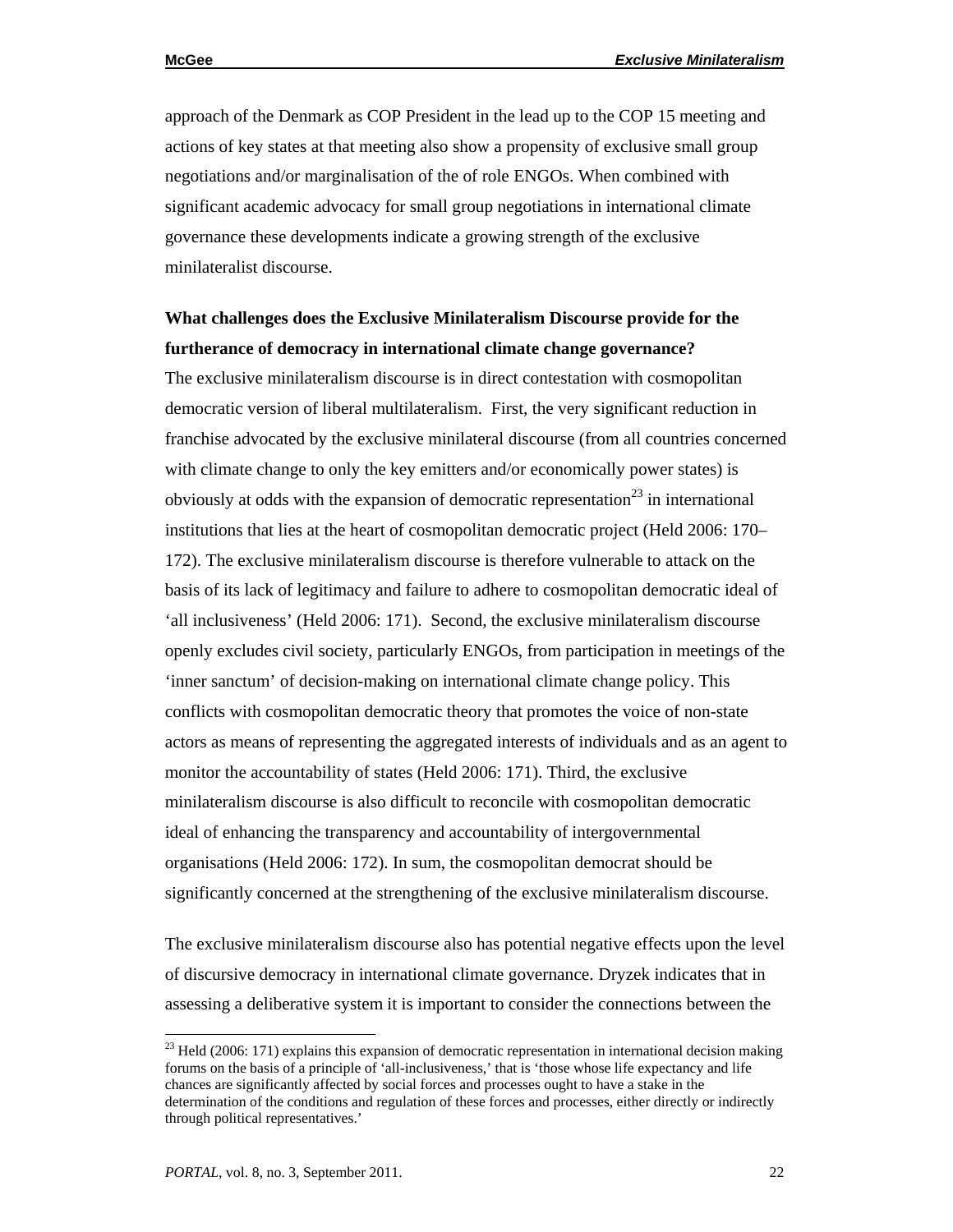'public spaces' of social movements, media outlets, internet, public hearings and other popular sites of communication and the 'empowered spaces' of formal collective decision making bodies such as the UNFCCC COP meetings (Dryzek 2010: 10). He suggests that effective deliberative systems have mechanisms by which public spaces can adequately transmit information and influence to the empowered space and thereby hold the decision makers in the empowered space to account (Dryzek 2010: 10). The Copenhagen COP 15 meeting demonstrated a flowering of the public spaces of international climate governance with intense media coverage of the meeting and a record number of NGO representatives registered to attend (Fisher 2010: 13). There were several large protest marches by ENGOs and climate justice movements during the two weeks of COP 15 demanding a fair, binding and ambitious treaty from the state representatives in the empowered space of the meeting halls and back rooms of the Bella Centre (McGregor 2011: 2; Fisher 2010: 14–15). However, despite the vibrancy of the public space surrounding the COP15 meeting, within the empowered space of the Bella Centre, there was a strong feeling from ENGOs of marginalisation and reduced ability to participate and effectively lobby state representatives (McGregor 2011: 3–4, Fisher 2010: 1). The minilateral approach of reducing negotiations to small groups of key states appears to have a significant negative impact upon the flows of influence and accountability between the public space and the empowered space of the formal negotiations. Discursive democracy is thus weakened if a flourishing public space is unable to transmit its discursive influence into the empowered space of international climate governance and hold actors in that space accountable for their decisions.

Further, a continued strengthening of the exclusive minilateralism discourse and prevalence of exclusive minilateral institutions in international climate change governance carries significant risk that economically powerful states will seek a subtle redefinition of the 'problem' of human induced climate change and limit the range of acceptable policy options to those serving their immediate economic interests. The non-UN minilateral climate forums discussed above have either explicitly or implicitly supported a rise in greenhouse emissions to 2050 that on the science of the IPCC will deliver in excess of a three degree average surface temperature increase above preindustrial levels (McGee & Taplin 2006: 183; McGee & Taplin 2009: 222–227). The country pledges made to the Copenhagen Accord and modelling done in support of the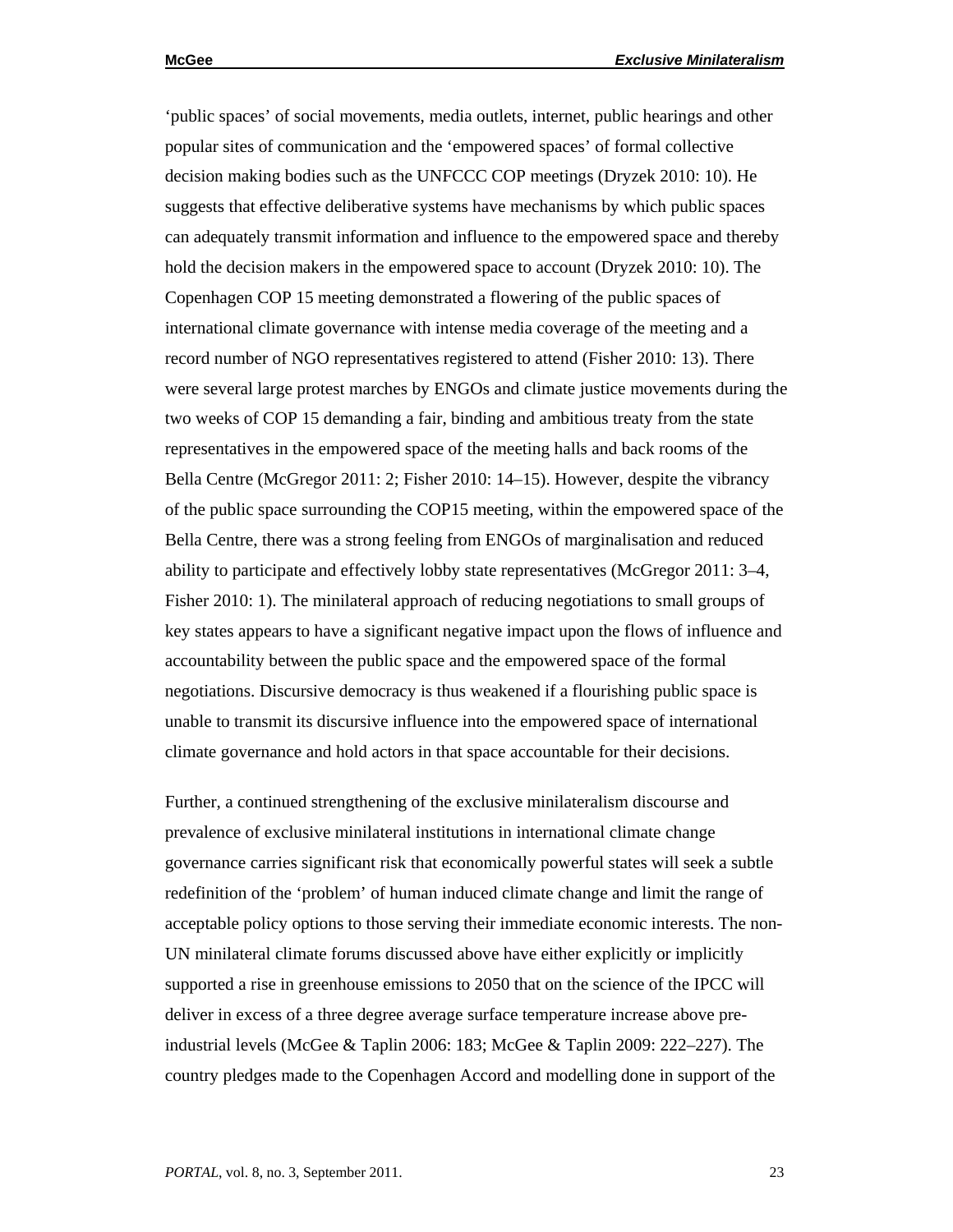APP both tacitly accept a rise in surface temperature of this magnitude.<sup>24</sup> The key nations involved in these agreements have thus already affected a subtle shift in intersubjective understanding on what level of ambition might realistically be expected in global emission reduction and hence what global ambition should be on the level of acceptable climate change. If the level of ambition of greenhouse gas mitigation arising from minilateral forums remains low there is a significant risk that the subsequent world of three degree plus warming will not be one that is friendly to either cosmopolitan or discursive conceptions of democracy in international climate governance.<sup>25</sup>

Arguments against that the consensus decision making rule of the UNFCCC COP process will likely continue to gather strength. As the necessity to act more ambitiously to mitigate greenhouse gas emissions dawns it may well become more difficult to obtain the consent of every state at COP meetings. It is therefore important that the COP reforms its decision making rule to allow for some form of majority decision making that will avoid grid lock in decision making on key issues. Such a proposal is currently being discussed within the UNFCCC<sup>26</sup> and offers a useful starting point for reforming the cosmopolitan design of the COP process. However, there is also the possibility of attempting to formally incorporate some elements of the minilateralism discourse within the UNFCCC COP process. Eckersley (2010: 2011) has recently argued that the difficulties of the consensus decision making rule in the UNFCCC might be eased by the formation of a minilateral 'Climate Council' within the COP comprising 15 states that represent 70 percent of world population. The Climate Council would be comprised of the states that are most responsible for climate change, most vulnerable to climate change and with the greatest capacity to respond by providing resources for mitigation and/or adaptation (Eckersley 2010: 2011). The Climate Council would comprise a mixture of developed and developing state voices<sup>27</sup>. The Climate Council would have a role of providing a forum for discussion of difficult to resolve issues on mitigation and adaptation and make persuasive recommendations back to the full COP meeting

<sup>&</sup>lt;sup>24</sup> See, for example Climate Action Tracker (2010) and Ford *et al.* (2006).<br><sup>25</sup> For instance, Flannery (2005; 291–295) warns of the danger that a failure of current generations to stem greenhouse gas emissions through democratic may lead to more authoritarian responses when more severe climate change impacts start to appear.

<sup>&</sup>lt;sup>26</sup> In May 2011 Mexico and Papua New Guinea formally proposed that substantive decisions of the COP might be based, in the absence of consensus, on a three quarter majority vote (UNFCCC 2011).

 $27$  Eckersley (2010) suggests that one configuration for membership on the Climate Council would be: the USA UE, Japan, Russia, Germany, Great Britain, France , Poland, China, India, Brazil, South Africa and three representatives from the Association of Small Island States, the African Group and the least developed countries.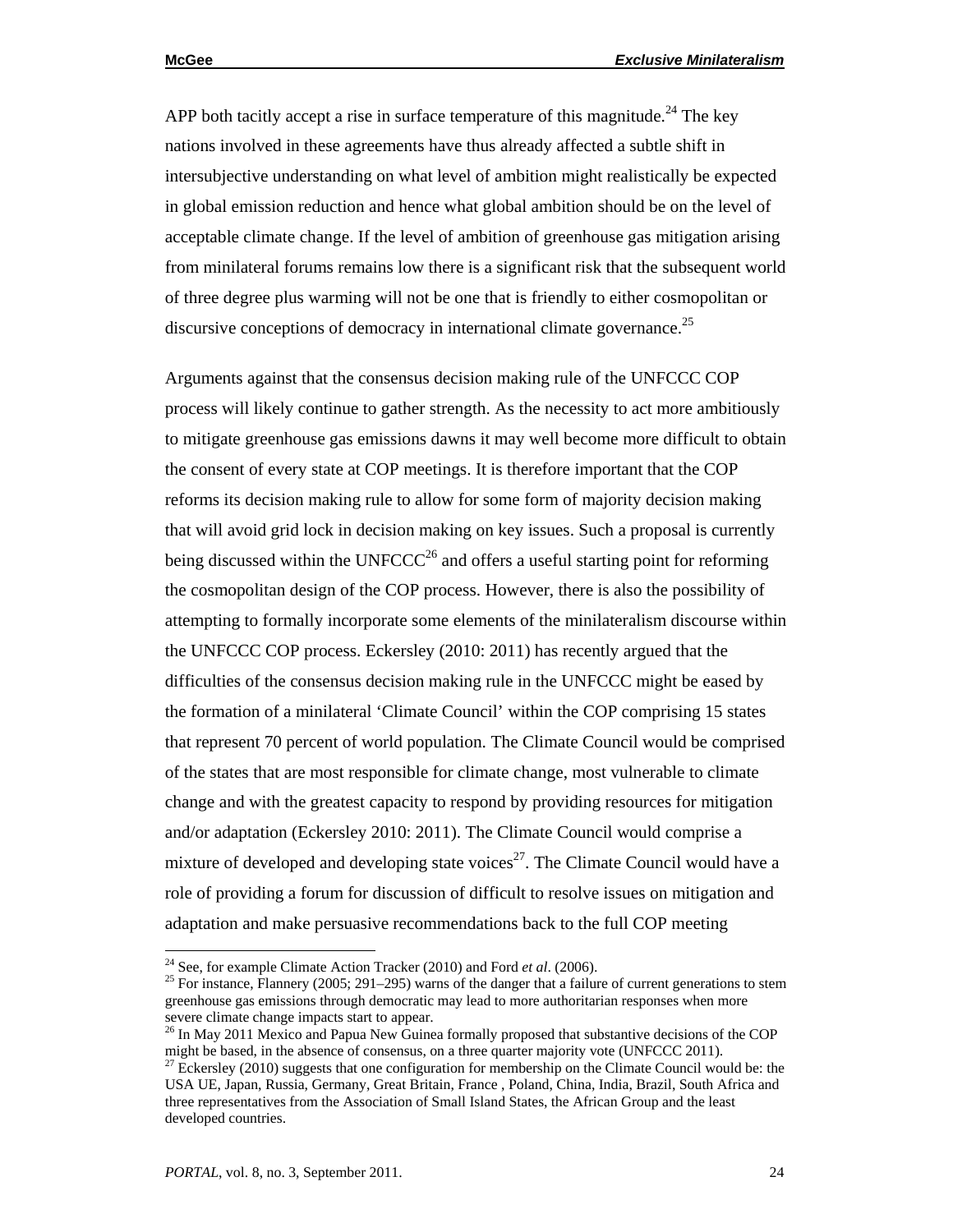(Eckersley 2010: 2011). In order to improve the discursive democratic design of the Climate Council it might also be possible to include representatives from peak NGOs such as Climate Action Network, World Business Council on Sustainable Development and the chairman of the IPCC. The inclusion of these voices from civil society might improve the transmission of influence and accountability between the public spaces of NGO activity and the empowered space of the UNFCCC COP meeting.

## **Conclusion**

The exclusive minilateralism discourse in international climate change governance has strengthened significantly over the past five years through both academic and policy commentary and non-UN climate forums arising chiefly from the Asia-Pacific region. This experimentation with minilateral forums for climate change negotiations appears also to have also been present in the lead up to and during the Copenhagen COP15 meeting. There is a significant prospect that the exclusive minilateralism discourse will continue to strengthen and further shape global climate change governance. The discourse represents a challenge to the pattern of inclusive multilateral climate governance that has been established in the UN climate regime over the past two decades. A possible response to the exclusive minilateralism discourse is to consider reforming the consensus decision making rule of the UNFCCC to make it easier for the COP to obtain binding agreement on difficult issues relating to mitigation and adaptation. Drawing on Eckersley (2010: 2011), it might also be possible to formally include the exclusive minilateralism discourse within the UNFCCC COP process by the formation of a peak advisory body comprising representatives from the most responsible, vulnerable and capable states and peak environmental, business and scientific NGOs. This body might have a strong advisory role on issues that become bogged down in the wider COP process. Both strategies need to be considered carefully in deciding how the institution of the UNFCCC should respond to the exclusive minilateralism discourse.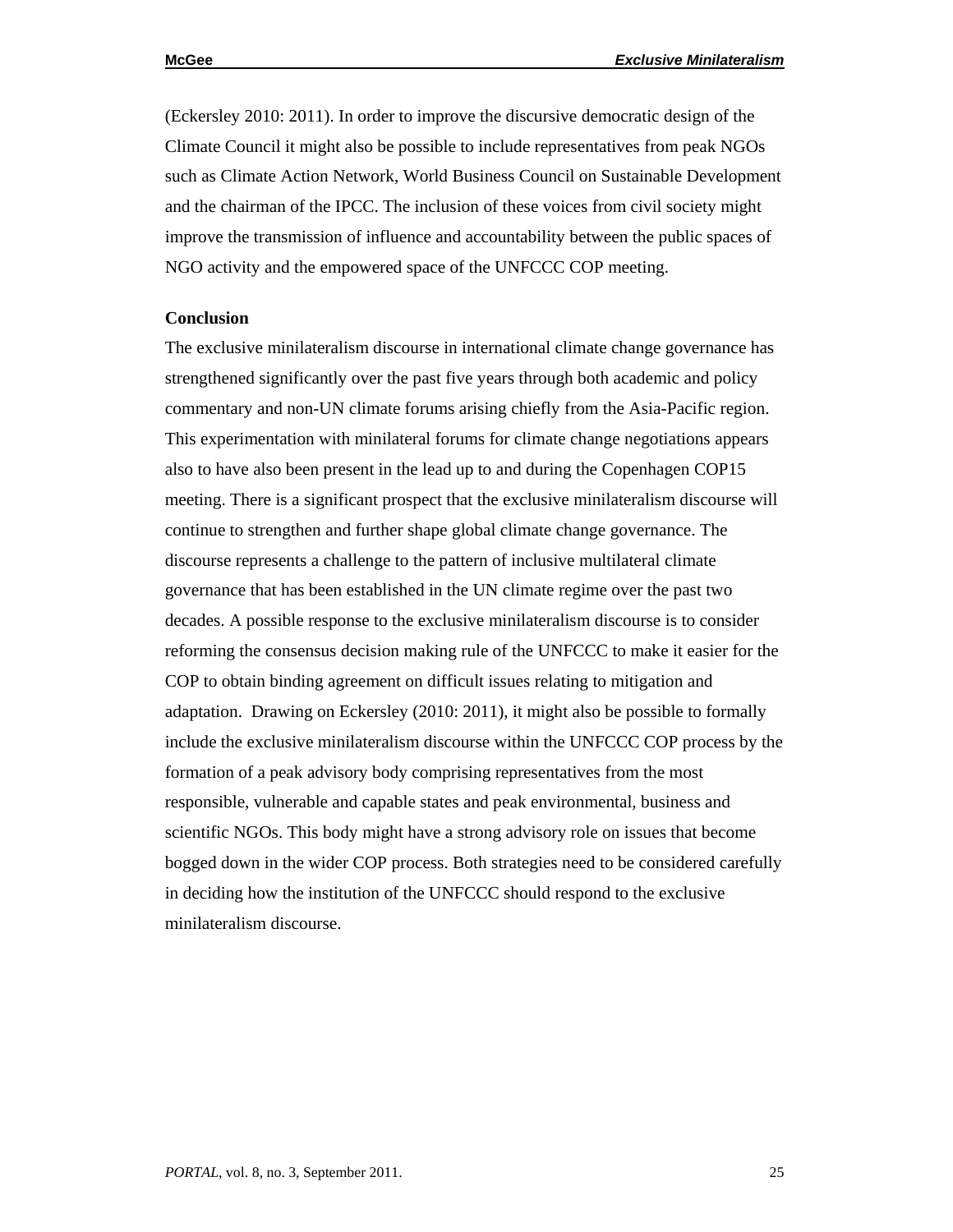#### **Reference List**

- Abbott, K. 2004, 'International Relations Theory, International Law, and the Regime Governing Atrocities in Internal Conflicts,' *American Journal of International Law*, vol. 93, no. 2, 361–378.
- APEC 2007*, Sydney APEC Leaders' Declaration on Climate Change, Energy Security and Clean Development*. Online, available: http://www.apec.org/en/Meeting-Papers/Leaders-Declarations/2007/2007\_aelm/aelm\_climatechange.aspx [accessed 3 December 2010].
- Archibugi, D. & Held, D. (eds), 1995, *Cosmopolitan Democracy: An Agenda for a New World Order*. Polity Press, Oxford, and Cambridge, MA.
- Armstrong, D., Farrell, T. & Lambert, H. 2007, *International Law and International Relations*, Cambridge University Press, Cambridge.
- Asia-Pacific Partnership 2009a, *Vision Statement*. Online, available:
- http://www.asiapacificpartnership.org/pdf/resources/vision.pdf [accessed 3 December 2010]. Asia-Pacific Partnership, 2009b, *Charter*. Online, available:
- http://www.asiapacificpartnership.org/pdf/resources/charter.pdf [accessed 3 December 2010]. Asia-Pacific Partnership, 2010, *Project Roster*. Online, available:
- http://www.asiapacificpartnership.org/english/project\_roster.aspx [accessed 3 December 2010]. Black, R. 2006, 'Business Deal or Bright Idea,' *BBC News*, 12 January. Online, available:

http://news.bbc.co.uk/2/hi/science/nature/4602296.stm [accessed 3 December 2010].

- Brown, P. & Wilson, J. 2005, 'US Plan to Bypass Kyoto Protocol,' *The Guardian*, 28 July. Online, available: http://www.guardian.co.uk/world/2005/jul/28/environment.usa [accessed 2 December 2010].
- *Charter of the United Nations* 1945, United Nations. Online, available: http://www.un.org/en/documents/charter/ [accessed 3 December 2010].
- Chayes, A. 1974, *The Cuban Missile Crisis*. Oxford University Press, London.
- Climate Action Tracker 2010, *No Major Changes in Ambition: High Chance to Exceed 3˚C*. Online, available: http://www.climateactiontracker.org/ [accessed 3 December 2010].
- Depledge, J. 1995, 'Against the Grain: The United States and the Global Climate Change Regime,' *Global Change Peace and Security*, vol. 17, no. 1, 16–19.
- Dimitrov, R. 2010. 'Inside Copenhagen: The State of Climate Governance,' *Global Environmental Politics*, vol. 10, 18–24.
- Downer, A. 2005, Press Conference: ITECC, Vientiane, Laos, 28 July Online, available: http://pandora.nla.gov.au/pan/25167/20060602- 0000/www.foreignminister.gov.au/transcripts/2005/050728\_vientiane.html [accessed 3 December 2010].
- Dryzek, J. 2000, *Deliberative Democracy and Beyond: Liberals, Critics, Contestations*. Oxford University Press, Oxford.
- \_\_\_\_\_\_ 2005, *The Politics of the Earth.* Second Edition. Oxford University Press, New York.
- \_\_\_\_\_\_ 2006, *Deliberative Global Politics: Discourse and Democracy in a Divided World*. Polity Press, Cambridge.
	- \_\_\_\_\_\_ 2007, 'Paradigms and Discourses,' in *The Oxford Handbook of International Environmental Law,* (eds) D. Bodansky, J. Brunee, J. & E. Hey. Oxford University Press, New York, 44–62.
- \_\_\_\_\_\_ 2010, *Foundations and Frontiers of Deliberative Governance,* Oxford University Press, United States.
- Eckersley, R. 2010. 'Railing at the Mexican Standoff,' *The Age,* 16 December. Online, available: http://www.theage.com.au/opinion/politics/railing-at-a-mexican-standoff-20101215-18y49.html [Accessed 10 July 2011].
- Eckersley, R. 2011 (forthcoming), 'Moving Forward in the Climate Negotiations; Multilateralism or Minilateralism?' *Global Environmental Politics*.
- Farhana, Y. & Depledge, J. 2004, *The International Climate Change Regime: A Guide to Rules, Institutions and Procedures.* Cambridge University Press, Cambridge.
- Feinberg, R. 2008, 'Seeking Balance: Two Decades of the APEC Forum,' *APEC Global Asia Feature Essay.* Online, available: http://www.apec.org.au/docs/08\_ASCconf/012\_Feinberg\_pr.pdf [Accessed 10 July 2011].
- Finnemore, M. & Sikkink, K. 2001, 'The Constructivist Research Program in International Relations and Comparative Politics,' *Annual Review of Political Science*, vol. 4, 391–416.
- Fisher, D. 2010, 'COP-15 in Copenhagen: How the Merging of Movements Left Civil Society Out in the Cold,' *Global Environmental Politics*, vol. 10, 11–16.
- Ford, M. *et al*. 2006, Australian Bureau of Agricultural and Resource Economics Conference Paper 06.3: Perspectives on International Climate Policy. Online, available: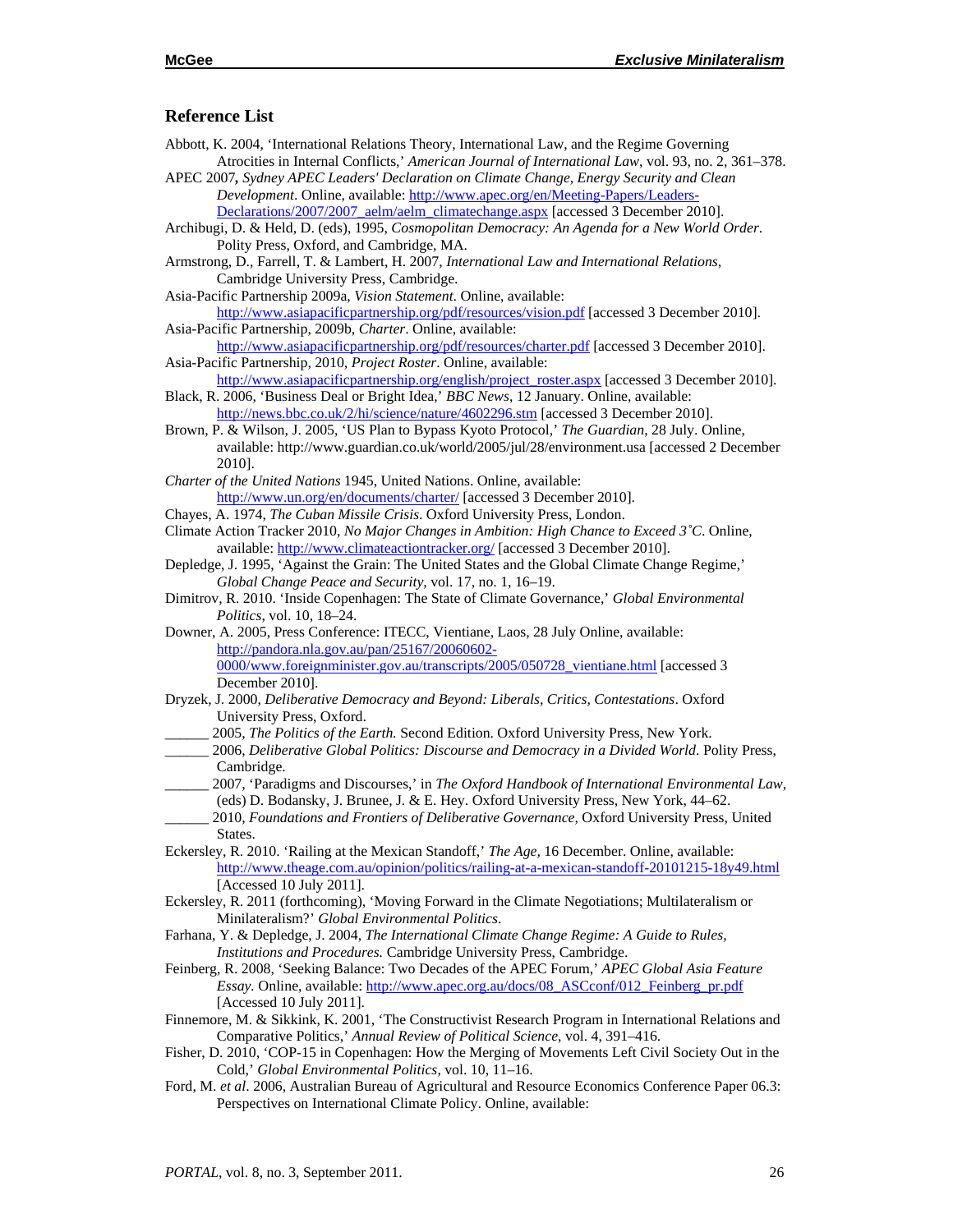http://www.abare.gov.au/publications\_html/conference/conference\_06/CP06\_03.pdf [accessed 3 December 2010]. Giddens, A. 1984, *The Constitution of Society: Outline of the Theory of Structuration*, Polity Press, Cambridge. \_\_\_\_\_\_ 2009, *The Politics of Climate Change*. Polity Press, Cambridge. Greenpeace, 2008, 'Bush Major Emitters Meetings: The Wrong way on Climate Change,' Greenpeace Briefing, January. Online, available: http://www.greenpeace.org/raw/content/international/press/reports/bush-mem.pdf [accessed 10 July 2011]. Grubb, M. 2010, 'Copenhagen: Back to the Future?,' *Climate Policy,* no. 10, 127–130. Held, D. 1995, *Democracy and the Global Order: From the Modern State to Cosmopolitan Governance*, Polity Press, Cambridge. \_\_\_\_\_\_ 2002, 'Law of States, Law of Peoples,' *Legal Theory*, vol. 8, 1–44. \_\_\_\_\_\_ 2006, 'Reframing Global Governance; Apocalypse Soon or Reform,' *New Political Economy*, vol. 11, 157–176. 2009, 'Restructuring Global Governance: Cosmopolitanism, Democracy and Global Order, *Millennium: Journal of International Studies*, vol. 37, 535–547. Houghton, J., Jenkins, G. & Ephraums J. (eds.) 1990, *IPCC First Assessment Report 1990, Scientific Assessment of Climate Change: Report of Working Group 1*. Cambridge University Press, Cambridge. Hunt, G. 2009, 'After Copenhagen: Time for the Major Economies Forum,' *The Australian*, 31 December. Online, available: http://www.greghunt.com.au/Pages/Article.aspx?ID=1642 [accessed 2 December 2010]. Kellow, A. 2006, 'A New Process for Negotiating Multilateral Environmental Agreements? The Asia-Pacific Partnership Beyond Kyoto,' *Australian Journal of International Affairs*, vol. 60, no. 2, 287–303. Kellow, A. 2010, 'Is the Asia-Pacific Partnership a Viable Alternative to the Kyoto Protocol?,' *Wiley Interdisciplinary Reviews; Climate Change,* vol. 1, 10–15. *Kyoto Protocol to the United Nations Framework Convention on Climate Change*, opened for signature 11 December 1997, 2303 U.N.T.S 148, UN Doc. FCCC/CP/1997/7/Add.1. Online, available at http://unfccc.int/resource/docs/convkp/kpeng.pdf [accessed 2 December 2010]. Levett, C., Dodson, L. & Banham, C. 29 July 2005, 'Pact Halves Emissions by Next Century,' *Sydney Morning Herald*. Online, available: http://www.smh.com.au/news/national/pact-halvesemissions-by-the-next-century/2005/07/28/1122143966688.html [accessed 3 December 2010]. Lynas, M. 2009, 'How Do I know that China Wrecked the Copenhagen Deal? I was in the Room,' *The Guardian,* 22 December. Online, available: http://www.guardian.co.uk/environment/2009/dec/22/copenhagen-climate-change-mark-lynas [accessed 10 July 2011). McGee, J & Taplin, R. 2006,'The Asia-Pacific Partnership on Clean Development and Climate: A Compliment or Competitor to the Kyoto Protocol,' *Global Change Peace and Security*, vol. 18, 173–192. \_\_\_\_\_ 2008, 'The Asia-Pacific Partnership and United States International Climate Change Policy,' *Colorado Journal of International Environmental Law and Policy*, vol. 19, 179–218. \_\_\_\_\_ 2009, 'The Role of the Asia-Pacific Partnership in Discursive Contestation of the International Climate Regime,' *International Environmental Agreements; Politics, Law, Economics,* vol. 9, 213–238. McGregor, I. 2011, 'Disenfranchisement of Countries and Civil Society at COP-15 in Copenhagen,' *Global Environmental Politics*, vol. 11, 1–7. Meilstrup, P. 2010, 'The Runaway Summit: The Background Story of the Danish Presidency of COP15, the UN Climate Change Conference,' in the *Danish Foreign Policy Yearbook 2010*, Danish Institute of International Studies, Copenhagen, 113–135. Monbiot, G. 2003, *The Age of Consent: A Manifesto for a New World Order*. Harper Collins, London. Naím, M. 2009, 'Minilateralism; The Magic Number to Get Real International Action,' *Foreign Policy,*  July/August, no. 173, 136–135. Neufeld, M. 1993, 'Interpretation and the Science of International Relations,' *Review of International Studies*, vol. 19, no. 1, 39–61. New Zealand Government 2006, *Cabinet Business Committee Min 06 17/19: Asia-Pacific Partnership on Clean development and Climate*. Online, available: http://www.mfe.govt.nz/issues/climate/resources/cabinet-papers/cbc-min-06-17-19.html [accessed 3 December 2010].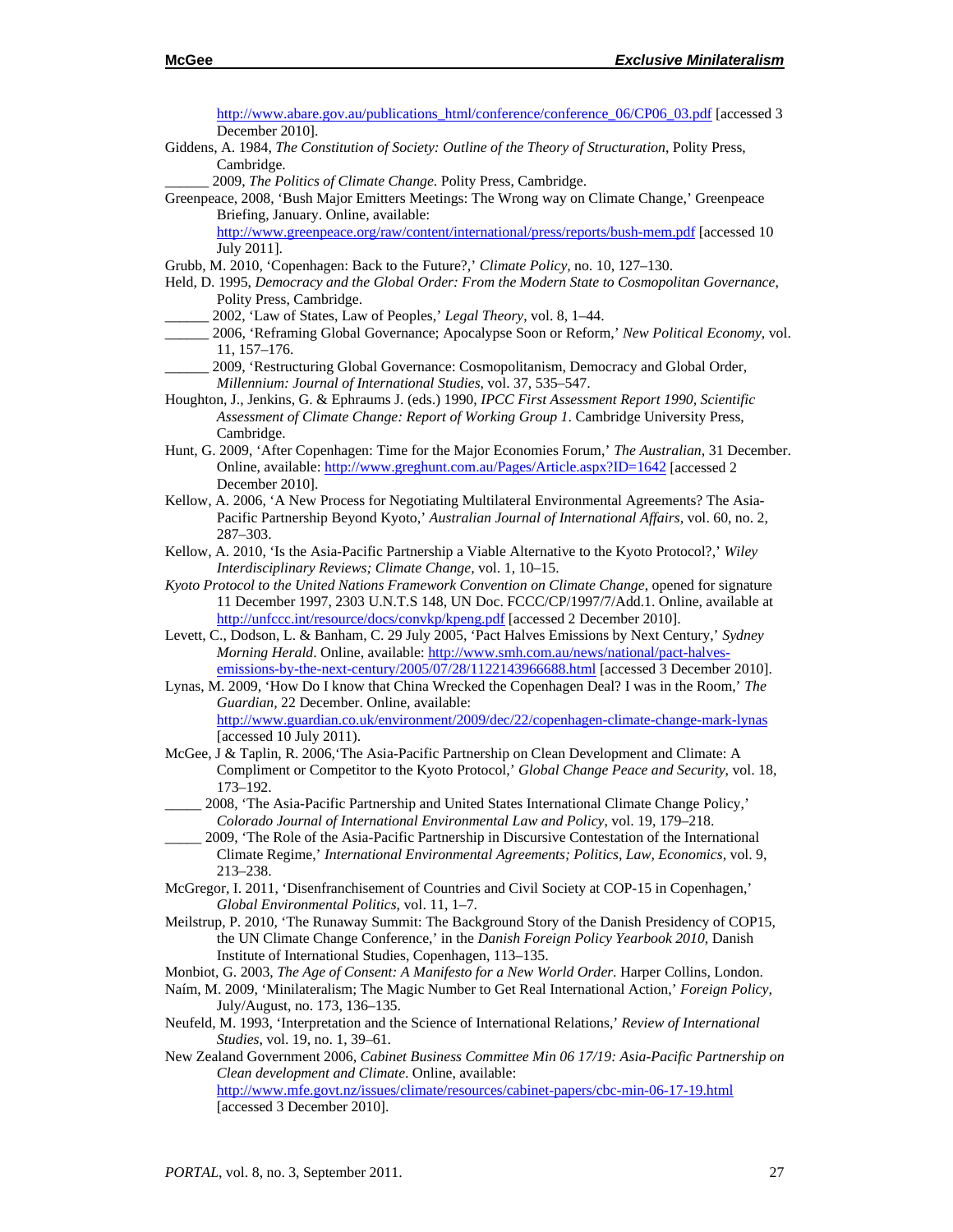- Pettenger, M. 2007, *The Social Construction of Climate Change: Power, Knowledge, Norms, Discourses*. Ashgate, Burlington, VT.
- Oberthür, S. 2010, 'Global Climate Governance after Cancun: Options for EU Leadership,' *The International Spectator*, vol. 49, 5–13.
- Phelan, L. 2010, 'What to Make of COP 15? A Ringside Report,' *Air Quality and Climate Change*, vol. 44, 14–15.
- Prins, G. & Rayner, S. 2007, 'The Wrong Trousers: Radically Rethinking Climate Policy,' Joint Discussion Paper. Online, available: http://www.lse.ac.uk/collections/mackinderProgramme/pdf/mackinder\_Wrong%20Trousers.pdf [accessed 2 December 2010].
- Rajamani, L. 2010, 'The Making and Unmaking of the Copenhagen Accord,' *International and Comparative Law Quarterly*, vol. 59, 824–843.
- Timmons-Roberts, J. & Parks, B. 2006, *A Climate of Injustice: Global Inequality, North-South Politics and Climate Policy*. MIT Press, Cambridge, MA.
- UNFCCC, 1995, *The Berlin Mandate Decision* 1/CP.1, UN doc FCCC/CP/1995/7/Add.1. Online, available at http://unfccc.int/resource/docs/cop1/07a01.pdf [accessed 2 December 2010].
	- \_\_\_\_\_\_ 1996, *Organizational Matters: Adoption of Rules of Procedure*. Online, available: http://unfccc.int/resource/docs/cop2/02.pdf [accessed 2 December 2010].
- \_\_\_\_\_ 2002, *Report of the Conference of the Parties on its Seventh Session: Marrakesh 29 October to 10 November 2001*, UN Doc. FCCC/CP/2001/13/Add.2.
- \_\_\_\_\_ 2007, *Bali Action Plan.* Online, available:
- http://unfccc.int/files/meetings/cop\_13/application/pdf/cp\_bali\_action.pdf [accessed 2 December 2010].
- \_\_\_\_\_\_ 2009a*, Kyoto Protocol: Status of Ratification*. Online, available: http://unfccc.int/files/kyoto\_protocol/status\_of\_ratification/application/pdf/kp\_ratification\_2009
- 0826corr.pdf [accessed 2 December 2010].
- 2009b, *Copenhagen Accord*. Online, available:
- http://unfccc.int/resource/docs/2009/cop15/eng/l07.pdf [accessed 2 December 2010].
- 2011, Letter dated 26 May 2011 from Papua New Guinea and Mexico to the Executive Secretary of the United Nations Framework Convention on Climate Change. Online, available: http://unfccc.int/files/parties\_and\_observers/notifications/application/pdf/nv\_parties\_20110603.p df [accessed 19 July 2011].
- *United Nations Framework Convention on Climate Change*, opened for signature 4 June 1992, 1771 U.N.T.S 107.
- US State Department, 2008, *US Involvement in the Asia-Pacific Partnership on Clean Development and Climate*. Online, available: http://www.app.gov/library/111306.htm [accessed 3 December 2010].
- US State Department, 2009, *Chair's Summary: Fifth Meeting of the Leaders' Representatives of the Major Economies Forum on Energy and Climate*, 20 October. Online, available: http://www.state.gov/g/oes/rls/other/2009/130717.htm [accessed 3 December 2010]. \_\_\_\_\_\_ 2010, *Major Economies Forum on Energy and Climate*. Online, available:
	- http://www.state.gov/g/oes/climate/mem/ [accessed 3 December 2010].
- van Asselt, H. 2007, 'From UN-ity to Diversity? The UNFCCC, the Asia-Pacific Partnership, and the Future of International Law on Climate Change,' *Carbon Climate Law Review*, vol. 1, 17–28.
- Victor, D. 2006, 'Toward Effective International Cooperation on Climate Change: Numbers, Interests and Institutions,' *Global Environmental Politics*, vol. 6, no. 3, 90–103.
- Vidal, J. 8 December 2009, 'Copenhagen climate summit in disarray after "Danish text" leak,' *The Guardian*. Online, available: http://www.guardian.co.uk/environment/2009/dec/08/copenhagenclimate-summit-disarray-danish-text [accessed 3 December 2010].
- Vihma, A.2011, 'A Climate of Consensus: The UNFCCC Faces Challenges of legitimacy and Effectiveness,' *Finnish Institute of International Affairs Briefing Paper 75*. Online, available: http://www.fiia.fi/en/publication/173/a\_climate\_of\_consensus/ [accessed 10 July 2011]
- Wendt, A. 1999, *A Social Theory of International Politics*. Cambridge University Press, Cambridge.
- White House, The 2007a, *Fact Sheet: A New International Climate Change Framework*, 31 May. Online, available: http://georgewbush-whitehouse.archives.gov/news/releases/2007/05/20070531- 13.html [accessed 3 December 2010].
	- \_\_\_\_\_\_ 2007b, *Press Briefing by Tony Snow and Jim Connaughton, Chairman of the Council on Environmental Quality*, 31 May. Online, available: http://georgewbush-
	- whitehouse.archives.gov/news/releases/2007/05/20070531-17.html [accessed 3 December 2010]. \_\_\_\_\_\_ 2008, *Declaration of Leaders Meeting on Energy Security and Climate Change*, 9 July. Online, available: http://georgewbush-whitehouse.archives.gov/news/releases/2008/07/20080709-5.html